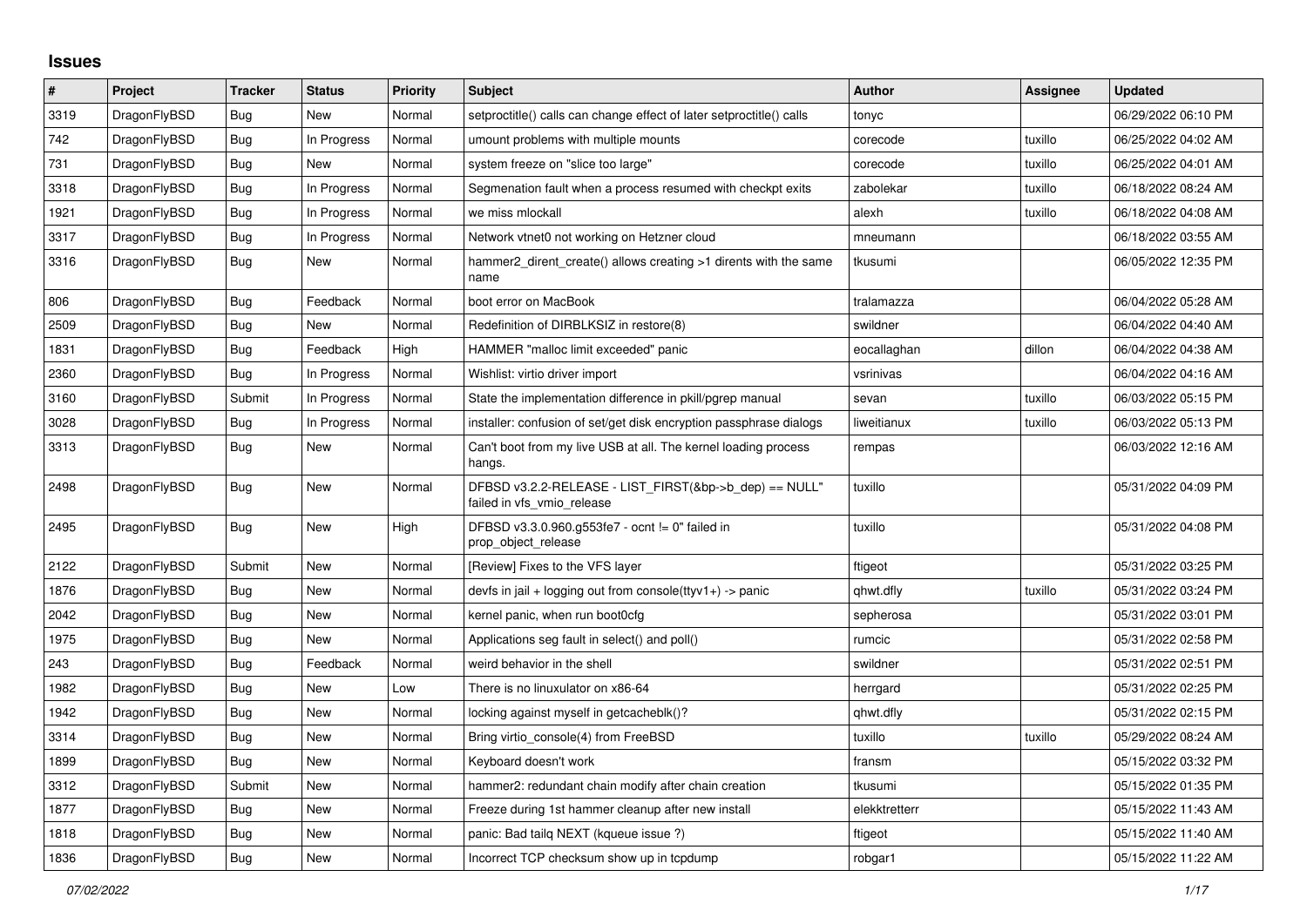| #    | Project      | Tracker    | <b>Status</b> | <b>Priority</b> | <b>Subject</b>                                                                                          | <b>Author</b>    | Assignee | <b>Updated</b>      |
|------|--------------|------------|---------------|-----------------|---------------------------------------------------------------------------------------------------------|------------------|----------|---------------------|
| 1769 | DragonFlyBSD | Bug        | New           | Normal          | panic: assertion: tp->tt_msg->tt_cpuid == mycpuid in<br>tcp callout active                              | pavalos          | sjg      | 05/15/2022 11:07 AM |
| 1826 | DragonFlyBSD | <b>Bug</b> | <b>New</b>    | Normal          | panic during boot: assertion so->so_port  in tcp_input                                                  | ftigeot          |          | 05/15/2022 11:05 AM |
| 1774 | DragonFlyBSD | <b>Bug</b> | <b>New</b>    | Normal          | New IP header cleanup branch available for testing                                                      | dillon           |          | 05/15/2022 10:59 AM |
| 1700 | DragonFlyBSD | Submit     | In Progress   | Normal          | skip boot2 menu on <enter></enter>                                                                      | Johannes.Hofmann | tuxillo  | 05/15/2022 08:35 AM |
| 1727 | DragonFlyBSD | Bug        | Feedback      | Normal          | CD boot panic (2.6.1) (usb?)                                                                            | kiril            |          | 05/15/2022 05:10 AM |
| 1593 | DragonFlyBSD | Bug        | Feedback      | Normal          | panic: assertion: $ccb == ap \rightarrow ap$ err $ccb$ in ahci put err $ccb$                            | ftigeot          | ftigeot  | 05/15/2022 05:09 AM |
| 1397 | DragonFlyBSD | Bug        | Feedback      | Normal          | jobs -I output inconsistency when called from script                                                    | Anonymous        | tuxillo  | 05/15/2022 05:07 AM |
| 3029 | DragonFlyBSD | <b>Bug</b> | New           | Normal          | Running DflyBSD 4.8 on FreeBSD bhyve as a guest                                                         | iron             |          | 05/13/2022 04:33 AM |
| 2585 | DragonFlyBSD | Bug        | New           | Normal          | Dfly 3.4.3 on ESXi 5.1, HP Smart Array P410 passthrough<br>recognised, but not functioning              | yggdrasil        | swildner | 05/09/2022 08:14 AM |
| 3311 | DragonFlyBSD | <b>Bug</b> | <b>New</b>    | Low             | TrueCrypt support may cause kernel crash                                                                | arcade@b1t.name  |          | 04/29/2022 06:19 AM |
| 3310 | DragonFlyBSD | Bug        | In Progress   | Normal          | NVMM+QEMU fail to boot with UEFI: Mem Assist Failed<br>[gpa=0xfffffff0]                                 | liweitianux      |          | 01/11/2022 03:22 PM |
| 3300 | DragonFlyBSD | <b>Bug</b> | <b>New</b>    | Normal          | Running Xvnc from TigerVNC package through the INETD daemon<br>in TCP WAIT mode fails hard              | adrian           |          | 01/08/2022 04:25 AM |
| 3301 | DragonFlyBSD | <b>Bug</b> | <b>New</b>    | Normal          | Gkrellm from the packages is not showing logged in users in main<br>window, logged in users always == 0 | adrian           |          | 01/08/2022 04:24 AM |
| 1947 | DragonFlyBSD | <b>Bug</b> | <b>New</b>    | Low             | GA-880GM-UD2H (rev. 1.3) AHCI fails to detect disks at the end of<br>the RAID controller                | eocallaghan      |          | 11/27/2021 08:46 AM |
| 1819 | DragonFlyBSD | Bug        | In Progress   | Low             | truss - Major revamping task list                                                                       | tuxillo          | tuxillo  | 11/27/2021 08:45 AM |
| 1559 | DragonFlyBSD | <b>Bug</b> | New           | Normal          | kernel trap                                                                                             | phma             |          | 11/27/2021 08:43 AM |
| 1661 | DragonFlyBSD | <b>Bug</b> | In Progress   | Normal          | panic on password entry mount smb filesystem                                                            | vsrinivas        |          | 11/27/2021 08:29 AM |
| 1718 | DragonFlyBSD | Bug        | Feedback      | Normal          | IDE disk drive not detected by x86_64 2.6.1 Live CD                                                     | bcox             |          | 11/27/2021 08:25 AM |
| 2459 | DragonFlyBSD | <b>Bug</b> | Feedback      | Normal          | apic problems with HP Probook 4510s                                                                     | thowe            |          | 11/27/2021 08:22 AM |
| 2644 | DragonFlyBSD | Bug        | Feedback      | Normal          | 3.6.0-REL trap 9 on boot                                                                                | memmerto         |          | 11/27/2021 08:08 AM |
| 2797 | DragonFlyBSD | Bug        | In Progress   | Low             | vkernels with & without machdep.pmap mmu optimize                                                       | vellowrabbit2010 |          | 11/27/2021 08:06 AM |
| 3299 | DragonFlyBSD | <b>Bug</b> | In Progress   | Normal          | DragonFlyBSD reports utterly wrong uptime (most of the time, right<br>after booting in)                 | adrian           |          | 11/11/2021 01:43 PM |
| 3295 | DragonFlyBSD | <b>Bug</b> | In Progress   | Normal          | Adapt devel/libvirt for nvmm                                                                            | tuxillo          | tuxillo  | 11/03/2021 04:56 PM |
| 3302 | DragonFlyBSD | <b>Bug</b> | <b>New</b>    | Normal          | Will not boot on System76 Lemur Pro (lemp10)                                                            | piecuch          |          | 11/03/2021 10:21 AM |
| 3298 | DragonFlyBSD | <b>Bug</b> | <b>New</b>    | Normal          | Running "w" and having logged in via XDM through VNC, "w" prints<br>an extra error message              | piecuch          |          | 10/25/2021 09:16 AM |
| 1398 | DragonFlyBSD | Submit     | In Progress   | Normal          | hdestroy(3) restricts hash key to point to malloc'ed space                                              | Anonymous        |          | 08/20/2021 04:06 PM |
| 3201 | DragonFlyBSD | Submit     | New           | Normal          | Fixes make search display                                                                               | htse             |          | 08/20/2021 04:02 PM |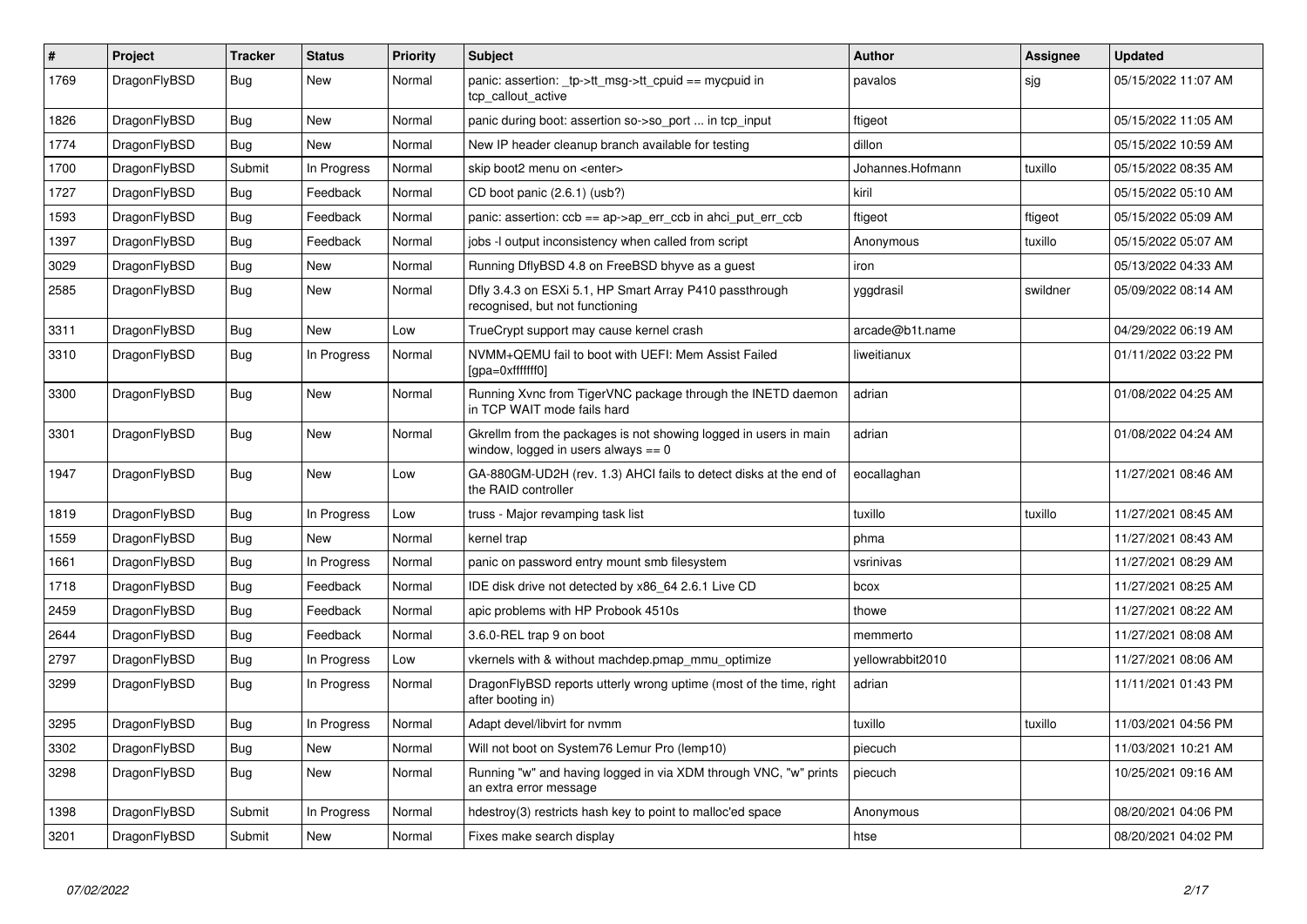| $\pmb{\#}$ | Project      | <b>Tracker</b> | <b>Status</b> | <b>Priority</b> | <b>Subject</b>                                                                                                       | <b>Author</b>   | <b>Assignee</b> | <b>Updated</b>      |
|------------|--------------|----------------|---------------|-----------------|----------------------------------------------------------------------------------------------------------------------|-----------------|-----------------|---------------------|
| 3145       | DragonFlyBSD | Submit         | In Progress   | Normal          | Update libelf to FreeBSD 12 current and build as base library usable<br>by ports                                     | davshao         | tuxillo         | 08/20/2021 03:58 PM |
| 3031       | DragonFlyBSD | Submit         | In Progress   | Normal          | Update drm/radeon to Linux 4.7.10 as much as possible                                                                | davshao         | ftigeot         | 08/19/2021 12:33 PM |
| 3189       | DragonFlyBSD | Bug            | New           | Normal          | Allow DragonFly Mail Agent to accept an alternate config via<br>command line switch                                  | iang            |                 | 08/16/2021 12:42 AM |
| 3278       | DragonFlyBSD | <b>Bug</b>     | <b>New</b>    | Normal          | Second screen image is distorted                                                                                     | arcade@b1t.name |                 | 07/10/2021 03:36 AM |
| 3276       | DragonFlyBSD | Submit         | New           | Normal          | Add option controlling whether gpt expand expands the last partition<br>(needs testing)                              | falsifian       |                 | 07/10/2021 03:35 AM |
| 3280       | DragonFlyBSD | <b>Bug</b>     | <b>New</b>    | Normal          | KMS console and i915(4) not working in 6.0                                                                           | cmusser         |                 | 07/10/2021 03:35 AM |
| 3282       | DragonFlyBSD | <b>Bug</b>     | <b>New</b>    | Normal          | unexpected errno value from fopen()                                                                                  | bhaible         |                 | 07/10/2021 03:34 AM |
| 3283       | DragonFlyBSD | Bug            | New           | Normal          | mknodat() cannot create FIFOs                                                                                        | bhaible         |                 | 07/10/2021 03:34 AM |
| 3284       | DragonFlyBSD | <b>Bug</b>     | New           | Normal          | Wrong towlower() result for U+038A                                                                                   | bhaible         |                 | 07/10/2021 03:34 AM |
| 3281       | DragonFlyBSD | <b>Bug</b>     | <b>New</b>    | Normal          | Crash after leaving unattended for a while                                                                           | bhaible         |                 | 07/10/2021 03:32 AM |
| 2806       | DragonFlyBSD | <b>Bug</b>     | New           | Normal          | failed to configure a link-local address on ath $0$ (errno = 22)                                                     | Chingyuan       |                 | 05/25/2021 01:00 AM |
| 3269       | DragonFlyBSD | <b>Bug</b>     | In Progress   | Normal          | Is double-buffer'd buf still required by HAMMER2 ?                                                                   | tkusumi         |                 | 05/12/2021 04:09 PM |
| 2917       | DragonFlyBSD | Bug            | New           | Normal          | da8: reading primary partition table: error accessing offset<br>000000000000 for 512                                 | liweitianux     |                 | 05/11/2021 08:43 PM |
| 3113       | DragonFlyBSD | Bug            | In Progress   | Urgent          | Booting vKernel fails due being out of swap space                                                                    | tcullen         |                 | 05/11/2021 04:14 AM |
| 3101       | DragonFlyBSD | Bug            | New           | Low             | PFI CGI install not working in dragonflybsd 5.0.1 USB install                                                        | bnegre82        |                 | 05/11/2021 04:14 AM |
| 3089       | DragonFlyBSD | <b>Bug</b>     | In Progress   | Normal          | vtnet(4) - disable TCP checksum offload by default                                                                   | jlane           | vadaszi         | 05/11/2021 04:14 AM |
| 2414       | DragonFlyBSD | <b>Bug</b>     | In Progress   | Normal          | Lenovo S10 acpi freeze (not new)                                                                                     | davshao         |                 | 05/11/2021 04:13 AM |
| 2921       | DragonFlyBSD | Submit         | New           | Normal          | Allow moused to accept userland mouse events                                                                         | tautolog        |                 | 05/11/2021 04:08 AM |
| 2721       | DragonFlyBSD | Submit         | Feedback      | Low             | Some few zalloc calls to objcache ones replacements                                                                  | dclink          | tuxillo         | 05/11/2021 04:08 AM |
| 2717       | DragonFlyBSD | Submit         | Feedback      | Normal          | Out of range numeric handling                                                                                        | dclink          | tuxillo         | 05/11/2021 04:08 AM |
| 1192       | DragonFlyBSD | Submit         | New           | Normal          | KKASSERTs in sys/kern/uipc_{msg,socket}.c are too strict                                                             | rumcic          |                 | 05/11/2021 04:07 AM |
| 2852       | DragonFlyBSD | <b>Bug</b>     | <b>New</b>    | Normal          | Hammer File System - hangs on undo during system boot / mount -<br>will not recover on DragonFlyBSD newer than 3.6.0 | abale           |                 | 05/11/2021 04:07 AM |
| 2828       | DragonFlyBSD | Bug            | New           | High            | On AMD APUs and Bulldozer CPUs, the machdep.cpu_idle_hlt<br>sysctl should be 3 by default                            | vadaszi         | vadaszi         | 05/11/2021 04:07 AM |
| 2675       | DragonFlyBSD | Bug            | New           | Low             | Ultimate N WiFi Link 5300 get iwn intr: fatal firmware error on 5GHz   revuwa                                        |                 |                 | 05/11/2021 04:07 AM |
| 2638       | DragonFlyBSD | Bug            | Feedback      | High            | Fix machdep.pmap_mmu_optimize                                                                                        | tuxillo         |                 | 05/11/2021 04:07 AM |
| 2636       | DragonFlyBSD | <b>Bug</b>     | Feedback      | Low             | Add -x flag to iostat (a la solaris)                                                                                 | tuxillo         |                 | 05/11/2021 04:07 AM |
| 2631       | DragonFlyBSD | <b>Bug</b>     | In Progress   | Low             | Verify library versioning current with full package build and switch it<br>on (after publishing packages)            | tuxillo         |                 | 05/11/2021 04:06 AM |
| 2013       | DragonFlyBSD | <b>Bug</b>     | In Progress   | Normal          | oversized DMA request loop                                                                                           | josepht         |                 | 05/11/2021 04:06 AM |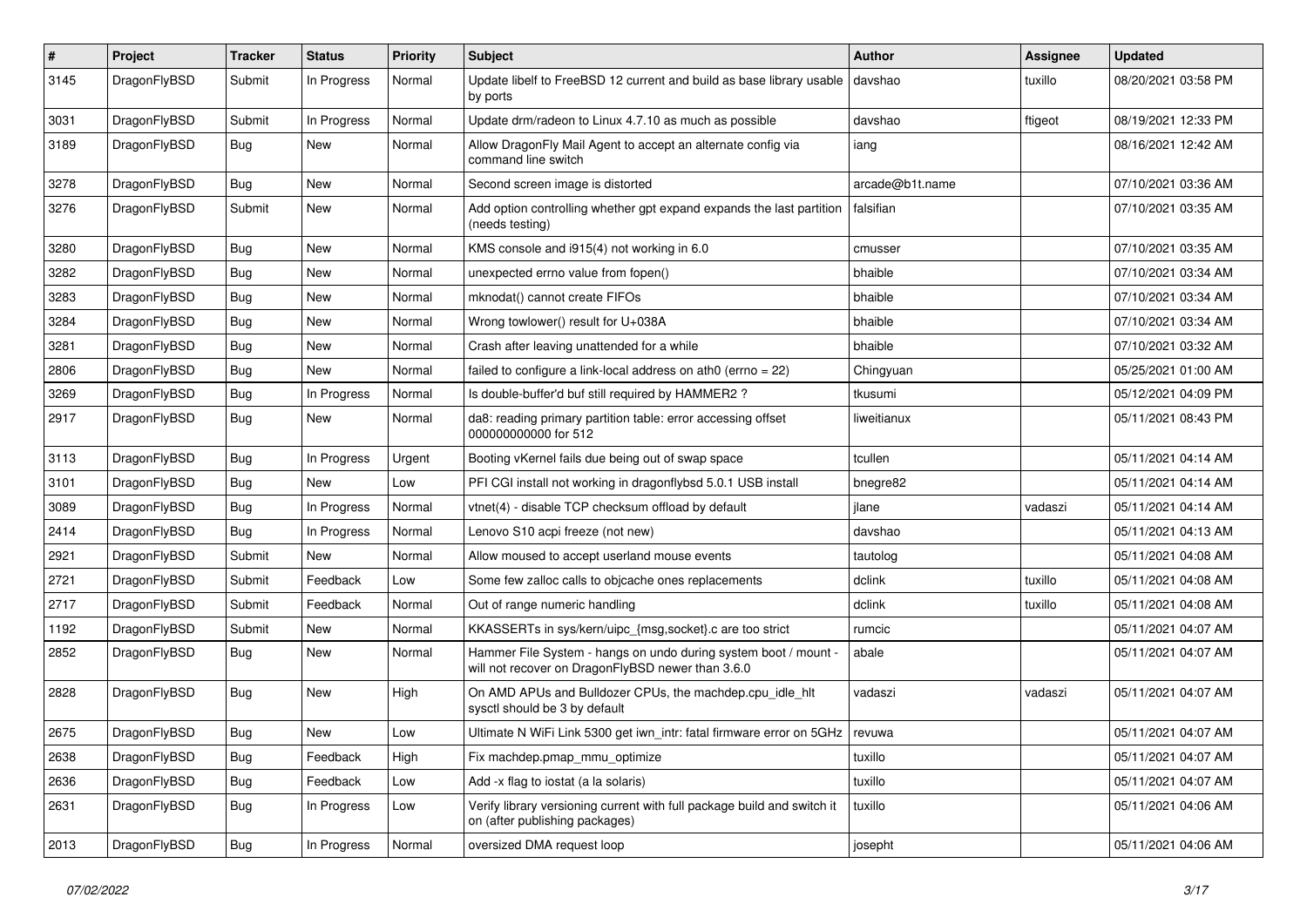| #    | Project      | <b>Tracker</b> | <b>Status</b> | <b>Priority</b> | Subject                                                                                                                                                   | Author             | Assignee  | <b>Updated</b>      |
|------|--------------|----------------|---------------|-----------------|-----------------------------------------------------------------------------------------------------------------------------------------------------------|--------------------|-----------|---------------------|
| 1749 | DragonFlyBSD | Bug            | In Progress   | Normal          | HAMMER fsstress panic in hammer_flush_inode_core<br>'ip->flush_state != HAMMER_FST_FLUSH'                                                                 | vsrinivas          |           | 05/11/2021 04:06 AM |
| 1745 | DragonFlyBSD | <b>Bug</b>     | Feedback      | Normal          | kmalloc panic                                                                                                                                             | josepht            |           | 05/11/2021 04:05 AM |
| 1744 | DragonFlyBSD | Bug            | In Progress   | Normal          | HAMMER fsstress panic in hammer setup child callback                                                                                                      | vsrinivas          |           | 05/11/2021 04:05 AM |
| 1717 | DragonFlyBSD | <b>Bug</b>     | Feedback      | Normal          | HAMMER panic in hammer_cursor_down()                                                                                                                      | josepht1           |           | 05/11/2021 04:05 AM |
| 1618 | DragonFlyBSD | <b>Bug</b>     | Feedback      | Normal          | collision for 'struct pmap' when using RPC and <sys user.h=""></sys>                                                                                      | carenas            |           | 05/11/2021 04:05 AM |
| 1613 | DragonFlyBSD | <b>Bug</b>     | Feedback      | Normal          | USB Keyboard not working on master                                                                                                                        | elekktretterr      |           | 05/11/2021 04:05 AM |
| 1591 | DragonFlyBSD | Bug            | Feedback      | Normal          | Lenovo X301 hangs with AHCI Driver CMD TIMEOUT<br>STS=d0 <bsy></bsy>                                                                                      | eocallaghan        |           | 05/11/2021 04:05 AM |
| 168  | DragonFlyBSD | <b>Bug</b>     | In Progress   | Normal          | Livelocked limit engaged while trying to setup IPW wireless                                                                                               | mschacht           | sepherosa | 05/11/2021 04:05 AM |
| 1577 | DragonFlyBSD | Bug            | Feedback      | Normal          | panic: assertion: leaf->base.obj id == ip->obj id in<br>hammer_ip_delete_range                                                                            | qhwt+dfly          |           | 05/11/2021 04:01 AM |
| 1486 | DragonFlyBSD | <b>Bug</b>     | Feedback      | Normal          | Interrupt storm related to SATA DVD device                                                                                                                | hasso              |           | 05/11/2021 04:01 AM |
| 1481 | DragonFlyBSD | Bug            | Feedback      | Normal          | panic: assertion: kva p(buf) in soopt from kbuf (after ipfw pipe<br>show, 2.2.1-R)                                                                        | combiner           |           | 05/11/2021 04:01 AM |
| 1454 | DragonFlyBSD | <b>Bug</b>     | Feedback      | Normal          | Unable to boot from external USB DVD drive                                                                                                                | elekktretterr      |           | 05/11/2021 04:01 AM |
| 1448 | DragonFlyBSD | Bug            | Feedback      | Normal          | panic: assertion: _tp->tt_msg->tt_cpuid == mycpuid in<br>tcp_callout_active tcp_output tcp_usr_send netmsg_pru_send<br>netmsg_service tcpmsg_service_loop | dillon             |           | 05/11/2021 04:00 AM |
| 1429 | DragonFlyBSD | <b>Bug</b>     | Feedback      | Normal          | vkernel bug - "mfree: m->m_nextpkt != NULL"                                                                                                               | dillon             |           | 05/11/2021 04:00 AM |
| 1428 | DragonFlyBSD | <b>Bug</b>     | Feedback      | Low             | POSIX.1e implementation is too old                                                                                                                        | hasso              | tuxillo   | 05/11/2021 04:00 AM |
| 1411 | DragonFlyBSD | <b>Bug</b>     | Feedback      | Normal          | Burning doesn't work with ahci(4)                                                                                                                         | hasso              | dillon    | 05/11/2021 04:00 AM |
| 1387 | DragonFlyBSD | Bug            | Feedback      | Normal          | zero-size malloc and ps: kvm_getprocs: Bad address                                                                                                        | qhwt+dfly          |           | 05/11/2021 04:00 AM |
| 1336 | DragonFlyBSD | <b>Bug</b>     | In Progress   | Normal          | Still looking for reports of missed directory entries w/ HAMMER                                                                                           | dillon             |           | 05/11/2021 04:00 AM |
| 1332 | DragonFlyBSD | Bug            | Feedback      | Normal          | DFBSD 2.2 - Booting usbcdrom/usbsticks on thinkpad hangs on<br>"BTX Halted"                                                                               | tuxillo            |           | 05/11/2021 04:00 AM |
| 1313 | DragonFlyBSD | Bug            | New           | Low             | Signal code in kernel needs major overhaul (signal queues,<br>si_code, si_addr)                                                                           | hasso              |           | 05/11/2021 04:00 AM |
| 1293 | DragonFlyBSD | Bug            | <b>New</b>    | Normal          | 2.2.1-REL Installer Request                                                                                                                               | mk                 | tuxillo   | 05/11/2021 04:00 AM |
| 1282 | DragonFlyBSD | <b>Bug</b>     | Feedback      | Normal          | panic (trap 12) when booting SMP kernel on Atom 330 (dual core)                                                                                           | tomaz.borstnar     |           | 05/11/2021 04:00 AM |
| 1218 | DragonFlyBSD | <b>Bug</b>     | In Progress   | Normal          | panic: assertion: error == 0 in hammer_start_transaction                                                                                                  | rumcic             |           | 05/11/2021 04:00 AM |
| 1181 | DragonFlyBSD | <b>Bug</b>     | In Progress   | Normal          | ACX111 panic                                                                                                                                              | elekktretterr      |           | 05/11/2021 04:00 AM |
| 1148 | DragonFlyBSD | <b>Bug</b>     | In Progress   | Low             | BCM4311 wireless network adapter detected but not functional                                                                                              | archimedes.gaviola |           | 05/11/2021 04:00 AM |
| 1101 | DragonFlyBSD | <b>Bug</b>     | Feedback      | Normal          | ohci related panic                                                                                                                                        | polachok           |           | 05/11/2021 04:00 AM |
| 998  | DragonFlyBSD | <b>Bug</b>     | In Progress   | Normal          | Unconfiguring a vn while it is mounted                                                                                                                    | rumcic             | tuxillo   | 05/11/2021 04:00 AM |
| 2825 | DragonFlyBSD | <b>Bug</b>     | New           | High            | 3x dhclient = hanging system (objcache exhausted)                                                                                                         | jaccovonb          | sepherosa | 05/11/2021 03:55 AM |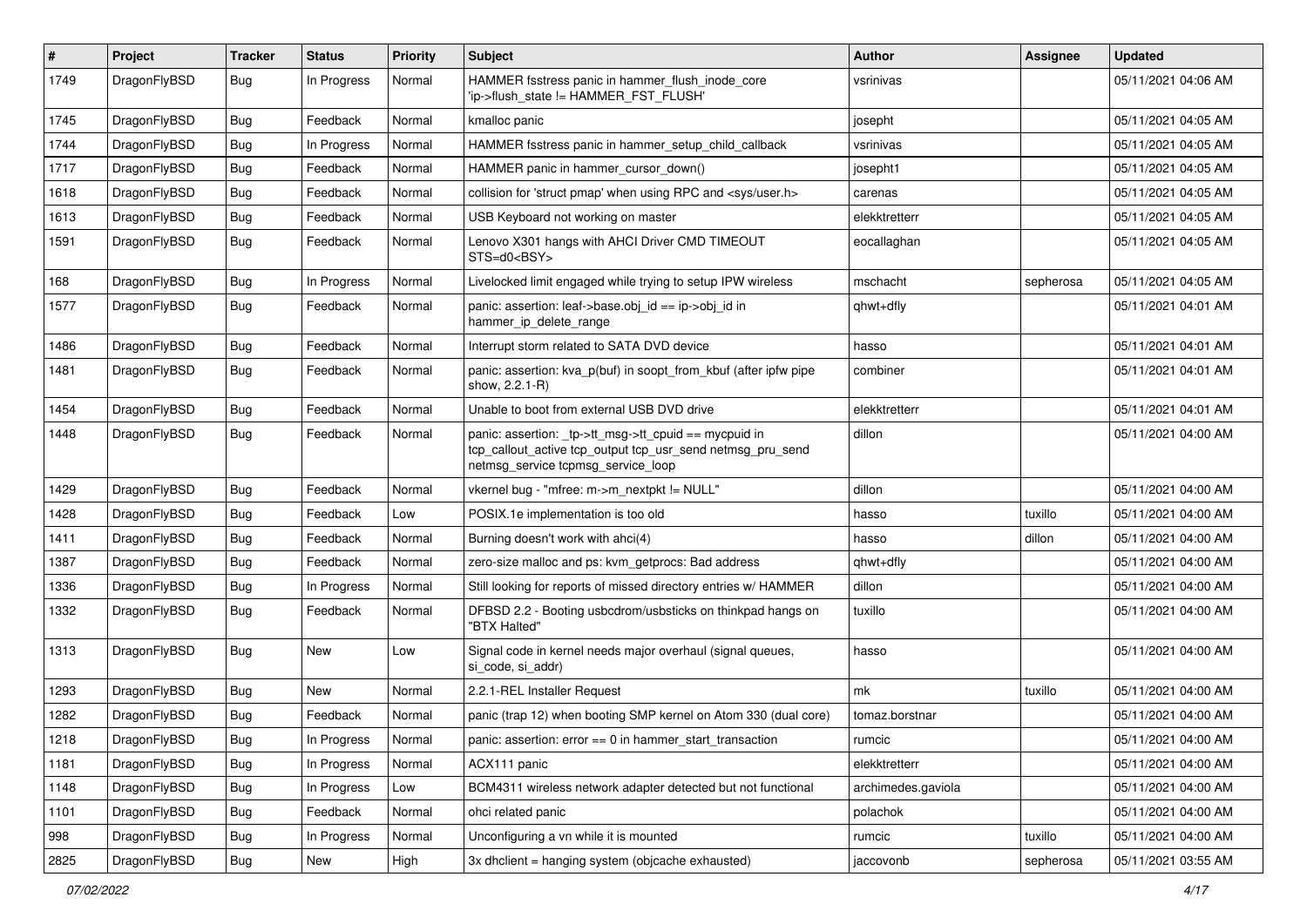| $\#$ | Project      | <b>Tracker</b> | <b>Status</b> | <b>Priority</b> | Subject                                                                                      | <b>Author</b> | Assignee | <b>Updated</b>      |
|------|--------------|----------------|---------------|-----------------|----------------------------------------------------------------------------------------------|---------------|----------|---------------------|
| 2808 | DragonFlyBSD | Bug            | New           | Normal          | X freeze by switching between X and VT - results in black screen                             | lukesky333    |          | 05/11/2021 03:55 AM |
| 2736 | DragonFlyBSD | <b>Bug</b>     | <b>New</b>    | High            | kernel panics on acpi timer probe function                                                   | cnb           |          | 05/11/2021 03:55 AM |
| 2735 | DragonFlyBSD | <b>Bug</b>     | New           | Urgent          | iwn panics SYSSASSERT                                                                        | cnb           |          | 05/11/2021 03:55 AM |
| 2067 | DragonFlyBSD | <b>Bug</b>     | New           | Normal          | sound/pcm: "play interrupt timeout, channel dead"                                            | matthiasr     |          | 05/11/2021 03:55 AM |
| 604  | DragonFlyBSD | <b>Bug</b>     | In Progress   | Normal          | 1.8.1-RELEASE - clock runs fast on mainboard ASUS P5A-B                                      | yeti          |          | 05/11/2021 03:55 AM |
| 2708 | DragonFlyBSD | <b>Bug</b>     | New           | Normal          | unable to send TCP nor UDP on age(4) interface                                               | dermiste      |          | 05/11/2021 03:54 AM |
| 2647 | DragonFlyBSD | <b>Bug</b>     | New           | Normal          | HAMMER panic on 3.6.0                                                                        | tuxillo       |          | 05/11/2021 03:54 AM |
| 2641 | DragonFlyBSD | <b>Bug</b>     | New           | Normal          | Panic when loading natapci as module                                                         | tuxillo       |          | 05/11/2021 03:54 AM |
| 2630 | DragonFlyBSD | <b>Bug</b>     | New           | Normal          | Bring in latest iconv fixes from FreeBSD10 as well as csmapper<br>updates                    | tuxillo       |          | 05/11/2021 03:54 AM |
| 2544 | DragonFlyBSD | <b>Bug</b>     | New           | Normal          | live DVD system boot (menu option 1) caused db> prompt on<br>PE1950                          | estrabd       |          | 05/11/2021 03:54 AM |
| 1594 | DragonFlyBSD | Bug            | New           | Normal          | Kernel panic during boot from Live CD on Dell E6400                                          | bodie         |          | 05/11/2021 03:54 AM |
| 1587 | DragonFlyBSD | <b>Bug</b>     | Feedback      | Normal          | can't gdb across fork                                                                        | corecode      | tuxillo  | 05/11/2021 03:54 AM |
| 1584 | DragonFlyBSD | <b>Bug</b>     | In Progress   | Normal          | can't use ssh from jail: debug1: read_passphrase: can't open<br>/dev/tty: Device busy        | corecode      | tuxillo  | 05/11/2021 03:53 AM |
| 1583 | DragonFlyBSD | <b>Bug</b>     | In Progress   | Normal          | panic: assertion: cursor->trans->sync_lock_refs > 0 in<br>hammer_recover_cursor              | corecode      | tuxillo  | 05/11/2021 03:53 AM |
| 1556 | DragonFlyBSD | <b>Bug</b>     | New           | Normal          | many processes stuck in "hmrrcm", system unusable                                            | corecode      | tuxillo  | 05/11/2021 03:52 AM |
| 1547 | DragonFlyBSD | <b>Bug</b>     | In Progress   | Normal          | disklabel64 automatic sizing                                                                 | corecode      | tuxillo  | 05/11/2021 03:52 AM |
| 1528 | DragonFlyBSD | <b>Bug</b>     | In Progress   | Normal          | ktrace does not show proper return values for pipe(2)                                        | corecode      | tuxillo  | 05/11/2021 03:52 AM |
| 1475 | DragonFlyBSD | <b>Bug</b>     | In Progress   | Normal          | kernel blocks with low memory and syscons setting a high res mode<br>/ scrollback            | corecode      | tuxillo  | 05/11/2021 03:52 AM |
| 1474 | DragonFlyBSD | <b>Bug</b>     | <b>New</b>    | Normal          | ithread 1 unexpectedly rescheduled                                                           | corecode      | tuxillo  | 05/11/2021 03:52 AM |
| 1469 | DragonFlyBSD | <b>Bug</b>     | In Progress   | Normal          | Hammer history security concern                                                              | corecode      | tuxillo  | 05/11/2021 03:52 AM |
| 1442 | DragonFlyBSD | <b>Bug</b>     | New           | Normal          | blocking SIGSEGV and triggering a segment violation produces an<br>all CPU consuming process | corecode      | tuxillo  | 05/11/2021 03:52 AM |
| 1440 | DragonFlyBSD | <b>Bug</b>     | <b>New</b>    | Normal          | ptrace/gdb doesn't work after process blocks SIGTRAP                                         | corecode      | tuxillo  | 05/11/2021 03:52 AM |
| 1368 | DragonFlyBSD | <b>Bug</b>     | In Progress   | Normal          | suspend signal race?                                                                         | qhwt+dfly     |          | 05/11/2021 03:51 AM |
| 1287 | DragonFlyBSD | Bug            | Feedback      | Normal          | altg configuration doesn't work                                                              | corecode      | tuxillo  | 05/11/2021 03:51 AM |
| 1198 | DragonFlyBSD | <b>Bug</b>     | New           | High            | DDB loops panic in db read bytes                                                             | corecode      | tuxillo  | 05/11/2021 03:51 AM |
| 1030 | DragonFlyBSD | <b>Bug</b>     | In Progress   | Normal          | msdosfs umount panic                                                                         | corecode      | tuxillo  | 05/11/2021 03:51 AM |
| 911  | DragonFlyBSD | <b>Bug</b>     | Feedback      | Normal          | kldload/kernel linker can exceed malloc reserve and panic system                             | corecode      | tuxillo  | 05/11/2021 03:51 AM |
| 901  | DragonFlyBSD | <b>Bug</b>     | Feedback      | Normal          | route show needs to get data from all cpus                                                   | corecode      | tuxillo  | 05/11/2021 03:50 AM |
| 884  | DragonFlyBSD | <b>Bug</b>     | In Progress   | High            | Performance/memory problems under filesystem IO load                                         | hasso         |          | 05/11/2021 03:50 AM |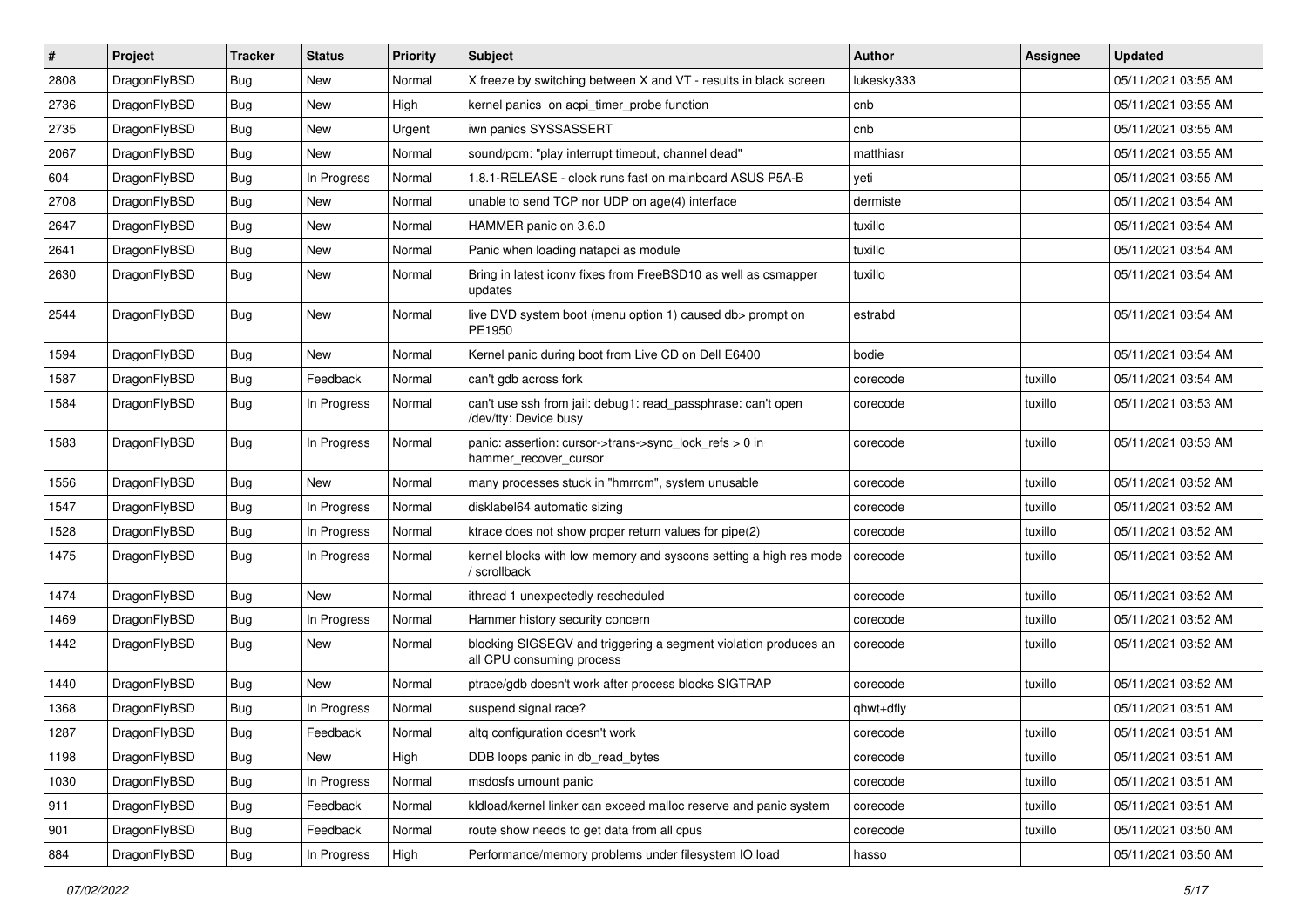| $\vert$ # | Project      | <b>Tracker</b> | <b>Status</b> | <b>Priority</b> | Subject                                                                                 | <b>Author</b>     | Assignee | <b>Updated</b>      |
|-----------|--------------|----------------|---------------|-----------------|-----------------------------------------------------------------------------------------|-------------------|----------|---------------------|
| 847       | DragonFlyBSD | <b>Bug</b>     | Feedback      | Normal          | processes getting stuck on mount point                                                  | corecode          | tuxillo  | 05/11/2021 03:50 AM |
| 781       | DragonFlyBSD | Bug            | In Progress   | Normal          | fdisk uses wrong geometry on usb flash drives                                           | corecode          | tuxillo  | 05/11/2021 03:50 AM |
| 2438      | DragonFlyBSD | Submit         | Feedback      | Normal          | <b>TRIM</b> fixes                                                                       | Anonymous         | tuxillo  | 05/11/2021 03:45 AM |
| 2358      | DragonFlyBSD | Bug            | In Progress   | Normal          | DFBSD v3.0.2.32.g928ca - panic: hammer: insufficient undo FIFO<br>space!                | tuxillo           | tuxillo  | 05/10/2021 02:50 AM |
| 3205      | DragonFlyBSD | Bug            | Feedback      | High            | Go compiler net test failing                                                            | t dfbsd           | tuxillo  | 05/10/2021 02:45 AM |
| 3266      | DragonFlyBSD | <b>Bug</b>     | <b>New</b>    | High            | Filesystems broken due to "KKASSERT(count &<br>TOK_COUNTMASK);"                         | tkusumi           |          | 03/15/2021 01:21 PM |
| 3228      | DragonFlyBSD | Bug            | <b>New</b>    | Low             | pfi_kif_unref: state refcount <= 0 in dmesg                                             | justin            |          | 03/05/2021 06:39 AM |
| 3041      | DragonFlyBSD | Submit         | <b>New</b>    | Normal          | firmware: Remove embedding of multiple images in one module.                            | Anonymous         |          | 12/25/2020 02:15 AM |
| 3252      | DragonFlyBSD | <b>Bug</b>     | <b>New</b>    | Normal          | tcsetattr/tcgetattr set errno incorrectly on non-TTY                                    | tonyc             |          | 10/26/2020 09:34 PM |
| 3249      | DragonFlyBSD | Bug            | <b>New</b>    | Normal          | HAMMER2 fsync(2) not working properly                                                   | tkusumi           |          | 09/21/2020 07:07 AM |
| 3247      | DragonFlyBSD | <b>Bug</b>     | <b>New</b>    | Normal          | Kernel panic doing nothing much                                                         | phma              |          | 09/12/2020 11:40 PM |
| 3243      | DragonFlyBSD | <b>Bug</b>     | New           | Normal          | SMART status not reported properly for SSD disks                                        | daftaupe          |          | 09/09/2020 11:03 PM |
| 3246      | DragonFlyBSD | Bug            | <b>New</b>    | Normal          | HAMMER2 unable to handle ENOSPC properly                                                | tkusumi           |          | 09/04/2020 11:11 AM |
| 2587      | DragonFlyBSD | <b>Bug</b>     | New           | Normal          | SATA DVD writer not detected by DragonFly                                               | srussell          |          | 09/04/2020 08:55 AM |
| 3245      | DragonFlyBSD | <b>Bug</b>     | <b>New</b>    | Normal          | panic: free: guard1x fail, i915 load from loader.conf                                   | polachok          |          | 08/21/2020 10:36 AM |
| 3107      | DragonFlyBSD | Bug            | <b>New</b>    | Low             | ACPI interrupt storm when loading i915 on Lenovo T460                                   | oyvinht           |          | 07/15/2020 07:01 AM |
| 3170      | DragonFlyBSD | <b>Bug</b>     | <b>New</b>    | Normal          | repeatable nfsd crash                                                                   | tse               |          | 06/11/2020 05:52 AM |
| 3208      | DragonFlyBSD | Bug            | <b>New</b>    | Normal          | Crash related to nfsd                                                                   | tse               |          | 06/11/2020 05:52 AM |
| 3240      | DragonFlyBSD | Bug            | New           | High            | compile error because of openssl with /usr/dports/security/rhash for<br>mysql 8 install | <b>UlasSAYGIN</b> |          | 06/04/2020 08:05 AM |
| 3239      | DragonFlyBSD | Bug            | <b>New</b>    | Normal          | unable to SIGKILL glitched emacs                                                        | piecuch           |          | 05/26/2020 03:30 AM |
| 3238      | DragonFlyBSD | <b>Bug</b>     | <b>New</b>    | Normal          | race conditions when printing from vkernel console                                      | piecuch           |          | 05/19/2020 02:50 PM |
| 3235      | DragonFlyBSD | Bug            | <b>New</b>    | Normal          | Kernel panic in devfs_vnops.c                                                           | mneumann          |          | 04/28/2020 07:00 AM |
| 3197      | DragonFlyBSD | Bug            | <b>New</b>    | Normal          | DragonFly upgrades                                                                      | tse               |          | 04/18/2020 04:18 PM |
| 3226      | DragonFlyBSD | <b>Bug</b>     | New           | Normal          | Xorg freezes in vm: thread stuck in "objtrm1"                                           | peeter            |          | 04/08/2020 02:10 AM |
| 3231      | DragonFlyBSD | Bug            | <b>New</b>    | Normal          | wifi drops on 5.8                                                                       | tse               |          | 04/06/2020 05:08 AM |
| 3219      | DragonFlyBSD | Bug            | New           | Normal          | x11/xorg port can not be build                                                          | <b>UlasSAYGIN</b> |          | 03/31/2020 08:57 AM |
| 3227      | DragonFlyBSD | Submit         | New           | Normal          | Add HAMMER2 instructions in the installation medium README                              | daftaupe          |          | 03/26/2020 03:34 PM |
| 3225      | DragonFlyBSD | <b>Bug</b>     | New           | Normal          | nfsd freeze when using qemu                                                             | tse               |          | 03/17/2020 11:52 AM |
| 3224      | DragonFlyBSD | Bug            | New           | Normal          | Kernel panic when trying to ping6                                                       | zhtw              |          | 03/08/2020 08:55 AM |
| 3222      | DragonFlyBSD | Bug            | New           | Normal          | gcc - undefined reference to '__atomic_load' (missing libatomic?)                       | mneumann          |          | 02/08/2020 02:45 AM |
| 3218      | DragonFlyBSD | Bug            | New           | Normal          | Kernel panics are not sent to comconsole when booted over EFI                           | mqudsi            |          | 12/02/2019 08:52 PM |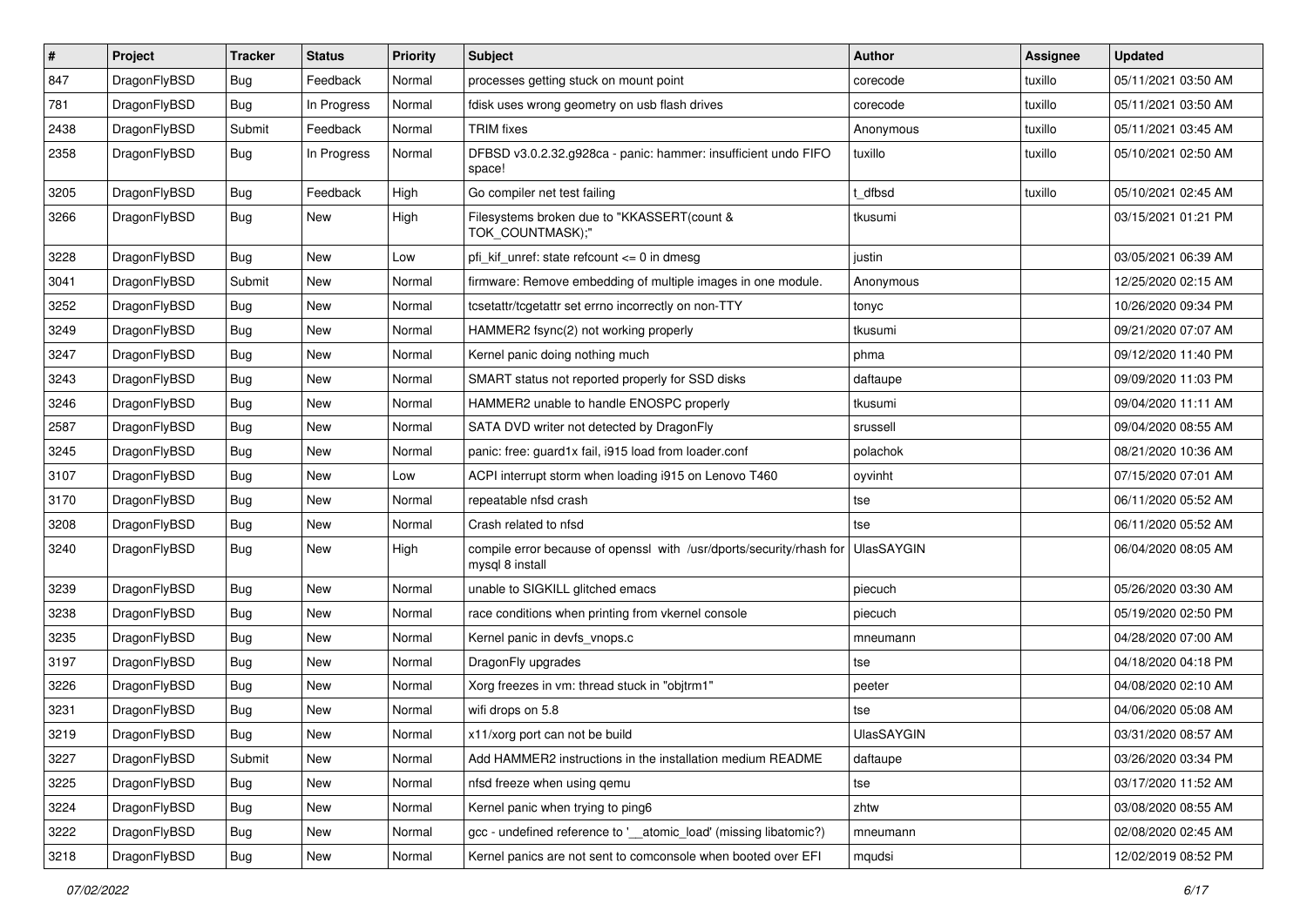| $\sharp$ | Project      | <b>Tracker</b> | <b>Status</b> | <b>Priority</b> | Subject                                                                                                                                                     | <b>Author</b>    | Assignee | <b>Updated</b>      |
|----------|--------------|----------------|---------------|-----------------|-------------------------------------------------------------------------------------------------------------------------------------------------------------|------------------|----------|---------------------|
| 3217     | DragonFlyBSD | Bug            | <b>New</b>    | Normal          | rescue tools: make install fails if rescue folder doesn't exist                                                                                             | t dfbsd          |          | 11/27/2019 08:16 PM |
| 3215     | DragonFlyBSD | Bug            | New           | Normal          | Hang in tcdrain(3) after write(3)                                                                                                                           | noloader         |          | 11/25/2019 03:08 PM |
| 3209     | DragonFlyBSD | Bug            | New           | Normal          | svc has some minor bugs                                                                                                                                     | arcade@b1t.name  |          | 10/24/2019 09:08 AM |
| 3206     | DragonFlyBSD | Submit         | New           | Normal          | update psm/kbd to FreeBSD 12.0 code                                                                                                                         | htse             |          | 10/05/2019 03:49 PM |
| 3199     | DragonFlyBSD | Bug            | <b>New</b>    | Normal          | PFS label not found panic                                                                                                                                   | tse              |          | 08/21/2019 03:51 AM |
| 3196     | DragonFlyBSD | Bug            | <b>New</b>    | Normal          | test issue after redmine upgrade (2)                                                                                                                        | tuxillo          |          | 07/05/2019 04:33 AM |
| 1390     | DragonFlyBSD | Bug            | In Progress   | Normal          | Use id_t type for {get,set}priority()                                                                                                                       | Anonymous        | tuxillo  | 07/05/2019 02:18 AM |
| 3194     | DragonFlyBSD | Bug            | <b>New</b>    | High            | Hammer kernel crash on mirror-stream of PFS after upgrade<br>(assertion "cursor->flags &<br>HAMMER_CURSOR_ITERATE_CHECK" failed in<br>hammer_btree_iterate) | Anonymous        |          | 06/29/2019 01:32 PM |
| 3047     | DragonFlyBSD | Bug            | <b>New</b>    | Normal          | HAMMER critical write error                                                                                                                                 | samuel           |          | 06/19/2019 09:50 AM |
| 3124     | DragonFlyBSD | Bug            | <b>New</b>    | High            | DragonFlyBSD 5.0.2 with Hammer2 with UEFI install doesn't boot                                                                                              | wiesl            |          | 06/18/2019 05:07 AM |
| 1850     | DragonFlyBSD | Bug            | New           | Normal          | volume-add on hammer root fs panic                                                                                                                          | Johannes.Hofmann |          | 04/18/2019 04:27 AM |
| 3184     | DragonFlyBSD | Bug            | New           | Normal          | tsleep(9) return value when PCATCH specified                                                                                                                | tkusumi          |          | 04/03/2019 06:49 AM |
| 3152     | DragonFlyBSD | Bug            | Feedback      | Normal          | Console's size in ttyv0 and single user mode is sticking to 80x25,<br>while ttyv1 can make use of the whole screen                                          | overtime         |          | 02/24/2019 01:08 AM |
| 3165     | DragonFlyBSD | <b>Bug</b>     | New           | Normal          | Looping at boot time                                                                                                                                        | gop              |          | 12/28/2018 01:04 PM |
| 1580     | DragonFlyBSD | Bug            | Feedback      | Normal          | Panic (Fatal trap 12: page fault while in kernel mode) while playing<br>with pf and netif names                                                             | rumcic           |          | 12/21/2018 01:21 AM |
| 3141     | DragonFlyBSD | Bug            | <b>New</b>    | Normal          | dhclient blocks boot process                                                                                                                                | rowo             |          | 12/16/2018 11:01 AM |
| 2250     | DragonFlyBSD | Bug            | New           | Normal          | Kernel panic                                                                                                                                                | adamk            |          | 11/23/2018 01:10 AM |
| 3157     | DragonFlyBSD | Bug            | New           | Normal          | TP-Link UE300 not working in 5.2-RELEASE                                                                                                                    | tuxillo          |          | 11/15/2018 02:08 PM |
| 2287     | DragonFlyBSD | Bug            | New           | Normal          | HAMMER(ROOT) Illegal UNDO TAIL signature at<br>300000001967c000                                                                                             | y0n3t4n1         |          | 11/07/2018 01:22 AM |
| 3154     | DragonFlyBSD | Submit         | New           | Normal          | Update serial handling in bootloader                                                                                                                        | ddegroot         | dillon   | 11/06/2018 11:21 PM |
| 2898     | DragonFlyBSD | Bug            | New           | Normal          | <b>HAMMER</b> panic                                                                                                                                         | pavalos          |          | 11/03/2018 07:05 AM |
| 3147     | DragonFlyBSD | Submit         | New           | Normal          | Enable headless installation                                                                                                                                | ddegroot         |          | 10/09/2018 01:25 PM |
| 3120     | DragonFlyBSD | Bug            | New           | Normal          | Intel AC 8260 firmware does not load                                                                                                                        | Vintodrimmer     |          | 08/28/2018 03:30 AM |
| 3143     | DragonFlyBSD | Bug            | <b>New</b>    | Normal          | assertion "0" failed in hammer2_inode_xop_chain_sync                                                                                                        | cbin             |          | 07/18/2018 12:50 PM |
| 3142     | DragonFlyBSD | Submit         | <b>New</b>    | Normal          | lib/libdmsg: Unbreak using new API EVP CIPHER CTX new()                                                                                                     | tkusumi          |          | 07/08/2018 04:18 AM |
| 3139     | DragonFlyBSD | <b>Bug</b>     | New           | Normal          | USB Mouse Does Not Work in DragonflyBSD guest on VirtualBox                                                                                                 | chiguy1256       |          | 06/24/2018 10:14 PM |
| 3135     | DragonFlyBSD | Submit         | New           | Normal          | Add EVFILT_RECV and EVFILT_SEND                                                                                                                             | tautolog         |          | 05/25/2018 09:59 PM |
| 3134     | DragonFlyBSD | <b>Bug</b>     | New           | Normal          | RFC 3021 (/31 networks) appear to be unsupported                                                                                                            | jailbird         |          | 05/16/2018 11:03 PM |
| 3132     | DragonFlyBSD | <b>Bug</b>     | New           | Low             | unifdef mined                                                                                                                                               | bcallah          |          | 04/26/2018 08:34 PM |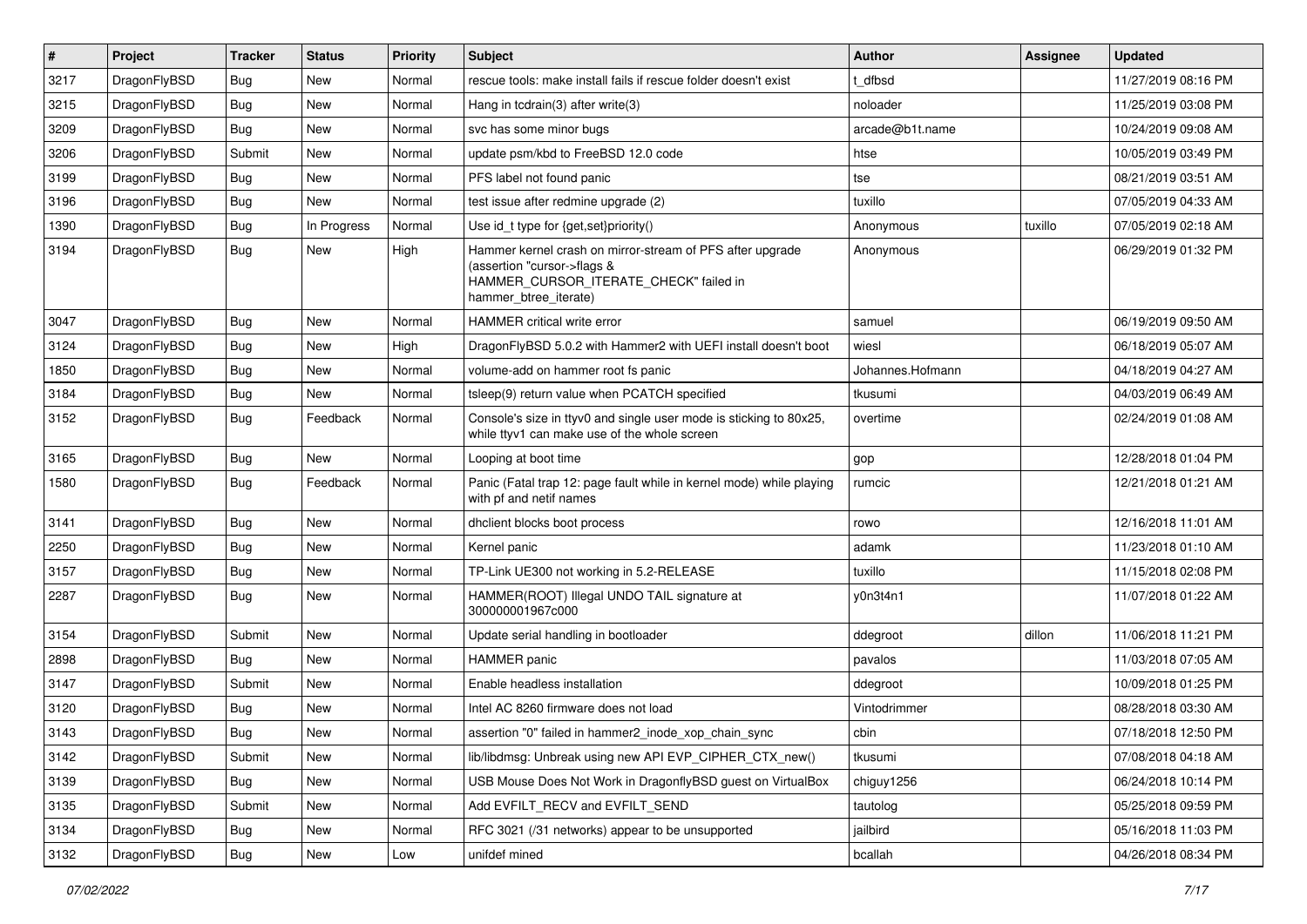| ∦    | Project      | <b>Tracker</b> | <b>Status</b> | <b>Priority</b> | Subject                                                                                                 | <b>Author</b>          | Assignee | <b>Updated</b>      |
|------|--------------|----------------|---------------|-----------------|---------------------------------------------------------------------------------------------------------|------------------------|----------|---------------------|
| 3129 | DragonFlyBSD | <b>Bug</b>     | New           | High            | Kernel panic with 5.2.0 on A2SDi-4C-HLN4F                                                               | stateless              |          | 04/24/2018 12:50 AM |
| 1521 | DragonFlyBSD | Bug            | Feedback      | Normal          | amd64 2.4 livecd won't mount root at boot                                                               | bolapara               |          | 01/28/2018 03:45 AM |
| 3117 | DragonFlyBSD | <b>Bug</b>     | <b>New</b>    | Normal          | Problem with colours if "intel" video-driver used                                                       | dpostolov              |          | 01/07/2018 11:35 PM |
| 3116 | DragonFlyBSD | Bug            | New           | Normal          | da0 detects on very big volume if to _remove_ usb install stick and<br>reboot on Intel NUC5PPYH         | dpostolov              |          | 01/07/2018 09:40 PM |
| 3111 | DragonFlyBSD | <b>Bug</b>     | In Progress   | High            | Mouse lags every second heavily under X11                                                               | mneumann               |          | 12/12/2017 09:46 PM |
| 3110 | DragonFlyBSD | Bug            | <b>New</b>    | Normal          | crash with ipfw3 under load                                                                             | bnegre82               |          | 12/09/2017 06:22 AM |
| 3076 | DragonFlyBSD | <b>Bug</b>     | New           | Normal          | sys/dev/netif/ig_hal/e1000_ich8lan.c:1594: sanity checking mixup ?                                      | dcb                    |          | 10/11/2017 01:58 AM |
| 3025 | DragonFlyBSD | Bug            | New           | Normal          | sys/dev/powermng/powernow/powernow.c:284: bad comparison?                                               | dcb                    |          | 09/23/2017 07:45 AM |
| 3052 | DragonFlyBSD | <b>Bug</b>     | New           | Normal          | panic DragonFly v4.8.1-RELEASE by mounting a malformed NTFS<br>image [64.000]                           | open.source@ribose.com |          | 08/14/2017 03:22 AM |
| 3051 | DragonFlyBSD | <b>Bug</b>     | <b>New</b>    | Normal          | panic DragonFly v4.8.1-RELEASE by mounting a malformed NTFS<br>image [12.000]                           | open.source@ribose.com |          | 08/14/2017 03:20 AM |
| 3049 | DragonFlyBSD | Bug            | New           | Normal          | panic DragonFly v4.8.1-RELEASE by mounting a malformed<br>msdosfs image [12.128]                        | open.source@ribose.com |          | 08/14/2017 02:53 AM |
| 3011 | DragonFlyBSD | Bug            | In Progress   | Normal          | dragonfly/sys/dev/netif/re/re.c: suspicious code?                                                       | dcb                    |          | 07/29/2017 01:26 AM |
| 3036 | DragonFlyBSD | Bug            | New           | Normal          | panic in icmp_redirect_start() ASSERT_IN_NETISR(0)                                                      | tautolog               |          | 05/11/2017 07:27 PM |
| 3035 | DragonFlyBSD | Bug            | New           | Normal          | panic: assertion "cpu >= 0 && cpu < ncpus" failed in netisr_cpuport<br>at /usr/src/sys/net/netisr2.h:87 | masu                   |          | 05/11/2017 01:24 AM |
| 3021 | DragonFlyBSD | Bug            | In Progress   | Normal          | sys/dev/drm/i915/i915_gem_stolen.c:115]: (error) Signed integer<br>overflow for expression '65535<<20'  | dcb                    |          | 04/11/2017 12:46 PM |
| 3024 | DragonFlyBSD | <b>Bug</b>     | <b>New</b>    | Low             | sys/dev/netif/wi/if wi.c:1090]: (style) Redundant condition                                             | dcb                    |          | 04/11/2017 11:56 AM |
| 3022 | DragonFlyBSD | Bug            | <b>New</b>    | Normal          | sys/dev/netif/ath/ath/if ath.c:2142: strange bitmask?                                                   | dcb                    |          | 04/11/2017 11:49 AM |
| 3018 | DragonFlyBSD | <b>Bug</b>     | <b>New</b>    | Normal          | sys/bus/u4b/wlan/if_run.c:5464]: (style) Redundant condition                                            | dcb                    |          | 04/11/2017 11:26 AM |
| 3006 | DragonFlyBSD | Bug            | New           | Normal          | boot0cfg: panic in kern_udev.c in function _udev_dict_set_cstr when<br>installing in VirtualBox         | MichiGreat             |          | 04/01/2017 02:22 PM |
| 2994 | DragonFlyBSD | <b>Bug</b>     | <b>New</b>    | Normal          | Intermittent boot hangs after git: hammer - HAMMER Version 7                                            | davshao                |          | 03/30/2017 02:06 PM |
| 2972 | DragonFlyBSD | Bug            | <b>New</b>    | Normal          | ipfw3 "deny to me" does not work correctly                                                              | mneumann               |          | 12/27/2016 12:11 PM |
| 2970 | DragonFlyBSD | Bug            | New           | Normal          | kernel 4.7: "Is -I" causes panic on UDF filesystem: "bgetvp -<br>overlapping buffer"                    | peeter                 |          | 12/21/2016 02:46 AM |
| 1307 | DragonFlyBSD | <b>Bug</b>     | In Progress   | Normal          | hammer tid -2 shows unexpected result                                                                   | corecode               |          | 10/18/2016 05:29 PM |
| 2526 | DragonFlyBSD | Bug            | New           | Normal          | hammer cleanup doesn't run on first day of DST                                                          | pavalos                |          | 10/18/2016 05:28 PM |
| 2958 | DragonFlyBSD | <b>Bug</b>     | Feedback      | Normal          | Hammer FS dies during pruning after massive write load                                                  | neilb                  |          | 10/11/2016 04:20 AM |
| 2957 | DragonFlyBSD | <b>Bug</b>     | Feedback      | Normal          | swapoff -a followed by swapon -a doesn't give your swap back                                            | neilb                  |          | 10/09/2016 04:17 AM |
| 2915 | DragonFlyBSD | <b>Bug</b>     | New           | High            | Hammer mirror-copy problem                                                                              | t_dfbsd                |          | 08/25/2016 05:28 AM |
| 2936 | DragonFlyBSD | Bug            | New           | Normal          | loader.efi crashes while loading kernel                                                                 | spaceille              |          | 08/20/2016 06:17 AM |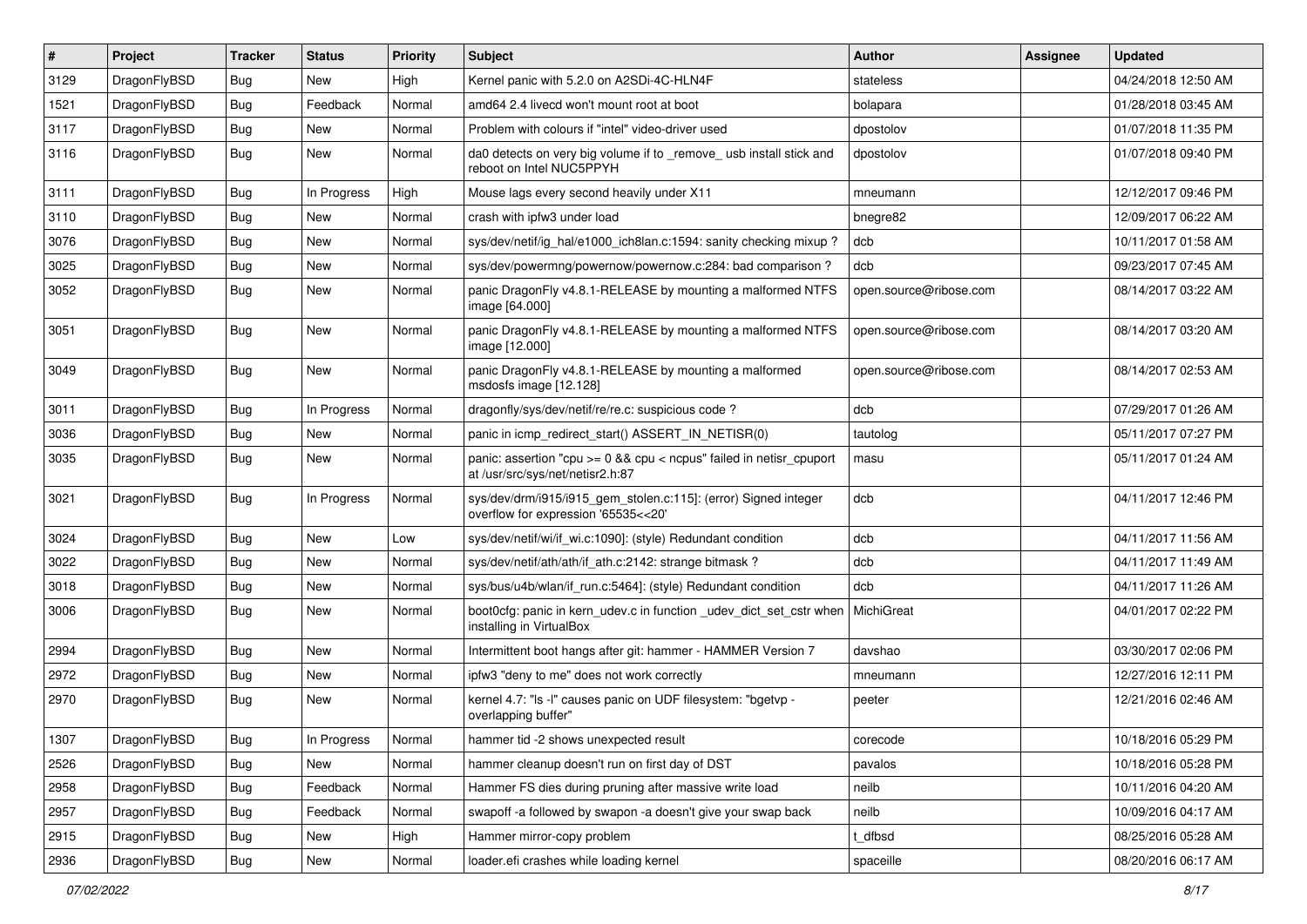| $\pmb{\#}$ | Project      | <b>Tracker</b> | <b>Status</b> | <b>Priority</b> | Subject                                                                                                                                                  | Author           | Assignee | <b>Updated</b>      |
|------------|--------------|----------------|---------------|-----------------|----------------------------------------------------------------------------------------------------------------------------------------------------------|------------------|----------|---------------------|
| 2933       | DragonFlyBSD | Submit         | <b>New</b>    | Normal          | Remove unix domain socket support from cat(1)                                                                                                            | sevan            |          | 08/01/2016 08:10 PM |
| 2931       | DragonFlyBSD | Bug            | <b>New</b>    | Low             | 'gdb' of 'vkernel' unable to print backtrace                                                                                                             | tofergus         |          | 07/26/2016 01:51 PM |
| 2930       | DragonFlyBSD | <b>Bug</b>     | <b>New</b>    | High            | 'objcache' causes panic during 'nfs readdir'                                                                                                             | tofergus         |          | 07/26/2016 01:09 PM |
| 2924       | DragonFlyBSD | Bug            | <b>New</b>    | Normal          | cat -v fails to tag characters in extended table with M- prefix with<br>some locales                                                                     | sevan            |          | 07/11/2016 07:18 AM |
| 2878       | DragonFlyBSD | <b>Bug</b>     | New           | Low             | [fix] CCVER problem when using clang and cpu extensions<br>(intrinsics)                                                                                  | arcade@b1t.name  |          | 06/24/2016 04:25 AM |
| 2891       | DragonFlyBSD | <b>Bug</b>     | New           | Normal          | Kernel panic in IEEE802.11 related code                                                                                                                  | shamaz           |          | 05/29/2016 05:49 PM |
| 2890       | DragonFlyBSD | Bug            | <b>New</b>    | Normal          | not able to boot usb installer on Toshiba Chromebook 2                                                                                                   | johnnywhishbone  |          | 02/22/2016 03:42 AM |
| 2892       | DragonFlyBSD | Bug            | <b>New</b>    | Normal          | swap_pager:indefinite wait bufferf error                                                                                                                 | lhmwzy           |          | 02/21/2016 10:32 PM |
| 2887       | DragonFlyBSD | <b>Bug</b>     | <b>New</b>    | Low             | Missing extattr_namespace_to_string and<br>extattr_string_to_namespace functions                                                                         | rubenk           |          | 02/06/2016 05:09 AM |
| 2886       | DragonFlyBSD | <b>Bug</b>     | <b>New</b>    | Normal          | dragonfly mail agent: sending a testmail causes high system load                                                                                         | worf             |          | 02/05/2016 05:53 AM |
| 2870       | DragonFlyBSD | <b>Bug</b>     | New           | High            | Broken text and icons when glamor acceleration is used                                                                                                   | 375gnu           | ftigeot  | 01/31/2016 12:13 AM |
| 2882       | DragonFlyBSD | Bug            | <b>New</b>    | Low             | bridge sends packets from individual interfaces                                                                                                          | arcade@b1t.name  |          | 01/09/2016 12:43 PM |
| 2881       | DragonFlyBSD | <b>Bug</b>     | <b>New</b>    | Normal          | Pulseaudio hangs/resets system when starting X11                                                                                                         | mneumann         |          | 01/09/2016 03:08 AM |
| 2877       | DragonFlyBSD | Bug            | <b>New</b>    | Low             | sed fails when working with UTF-8 locale and non-UTF symbols                                                                                             | arcade@b1t.name  |          | 12/30/2015 11:20 AM |
| 2674       | DragonFlyBSD | <b>Bug</b>     | <b>New</b>    | Normal          | <b>GPT Support</b>                                                                                                                                       | ftigeot          |          | 12/28/2015 02:54 PM |
| 2874       | DragonFlyBSD | <b>Bug</b>     | <b>New</b>    | Normal          | make world DESTDIR=/emptydir fails                                                                                                                       | pascii           |          | 12/25/2015 07:04 AM |
| 2863       | DragonFlyBSD | Bug            | <b>New</b>    | Normal          | HAMMER synch tid is zero                                                                                                                                 | shamaz           |          | 12/12/2015 11:24 PM |
| 2859       | DragonFlyBSD | <b>Bug</b>     | New           | Low             | Installer configuration menu always highlights "Select timezone", no<br>matter which step was last completed.                                            | cgag             |          | 12/02/2015 01:54 PM |
| 2858       | DragonFlyBSD | Bug            | New           | Low             | Installer "Local or UTC" question should have "No" selected by<br>default.                                                                               | cgag             |          | 12/02/2015 01:18 PM |
| 2857       | DragonFlyBSD | Bug            | <b>New</b>    | Normal          | hammer stalls via bitcoin-qt                                                                                                                             | tkusumi          |          | 11/30/2015 06:52 AM |
| 2835       | DragonFlyBSD | Bug            | <b>New</b>    | Normal          | /usr/include/c++/5.0/bits/c++locale.h likes<br>POSIX C SOURCE>=200809                                                                                    | davshao          |          | 11/18/2015 03:40 AM |
| 2840       | DragonFlyBSD | Bug            | <b>New</b>    | Normal          | wrong voltage is reported                                                                                                                                | yellowrabbit2010 |          | 09/11/2015 06:09 PM |
| 2819       | DragonFlyBSD | <b>Bug</b>     | In Progress   | Normal          | Random micro system freezes after a week of uptime                                                                                                       | ftigeot          | dillon   | 08/16/2015 08:46 PM |
| 2822       | DragonFlyBSD | Bug            | <b>New</b>    | Normal          | USB 3.0 stick throws "reading primary partition table: error<br>accessing offset 000[] for 152" error, while the stick works on any<br>other OS I tested | revuwa           | profmakx | 06/29/2015 05:56 AM |
| 2391       | DragonFlyBSD | Bug            | In Progress   | Normal          | System lock with ahci and acpi enabled on ATI RS690 chipset with<br>SMB600 sata controller                                                               | jorisgio         | vadaszi  | 06/03/2015 03:51 PM |
| 2820       | DragonFlyBSD | Bug            | New           | Normal          | TP-Link USB Wi-Fi adapter cannot be reattached to the system                                                                                             | shamaz           |          | 05/22/2015 09:45 PM |
| 2816       | DragonFlyBSD | <b>Bug</b>     | New           | Normal          | A multitasking process being debugged can get stuck                                                                                                      | phma             |          | 05/19/2015 03:57 AM |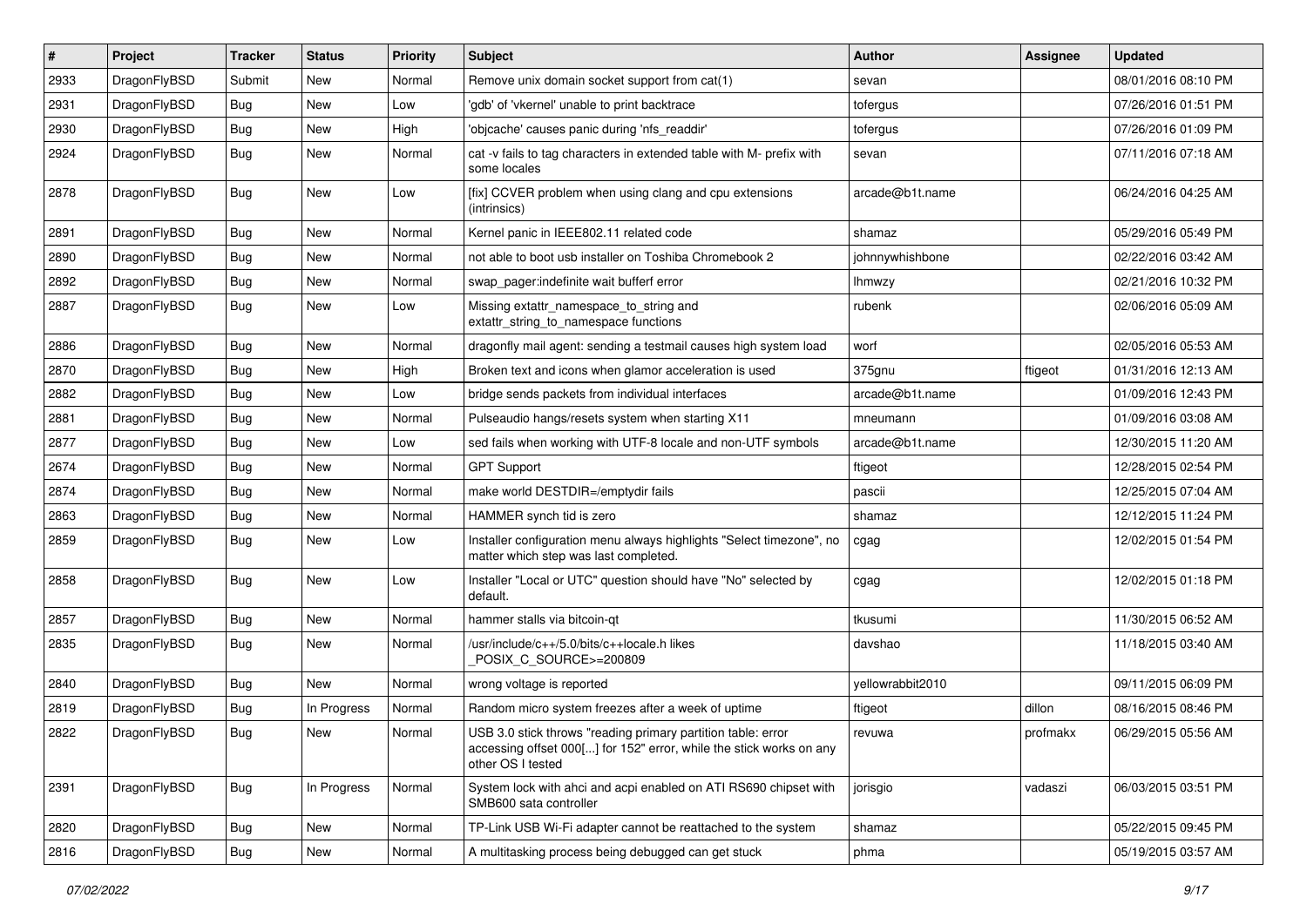| #    | Project      | <b>Tracker</b> | <b>Status</b> | <b>Priority</b> | Subject                                                                                          | <b>Author</b>  | <b>Assignee</b> | <b>Updated</b>      |
|------|--------------|----------------|---------------|-----------------|--------------------------------------------------------------------------------------------------|----------------|-----------------|---------------------|
| 2812 | DragonFlyBSD | Bug            | New           | Normal          | Panic on Intel DE3815TYKHE                                                                       | tmorp          |                 | 05/14/2015 03:14 PM |
| 2809 | DragonFlyBSD | Bug            | <b>New</b>    | Normal          | hammer mirror-stream                                                                             | masu           |                 | 04/10/2015 12:33 AM |
| 2803 | DragonFlyBSD | Bug            | <b>New</b>    | Normal          | HAMMER: Warning: UNDO area too small!                                                            | ftigeot        |                 | 03/11/2015 03:42 PM |
| 2802 | DragonFlyBSD | Bug            | New           | Normal          | USB Wifi urtwn0 crash from cd boot                                                               | opvalues       |                 | 03/10/2015 01:07 AM |
| 2799 | DragonFlyBSD | Bug            | <b>New</b>    | Normal          | Fatal trap 12 caused by moused(8) -p /dev/cual0                                                  | opvalues       |                 | 03/04/2015 11:01 PM |
| 2790 | DragonFlyBSD | Submit         | New           | Low             | filedesc softrefs increment code factoring                                                       | dclink         |                 | 02/21/2015 04:00 AM |
| 2788 | DragonFlyBSD | Bug            | New           | Normal          | ioctl GSLICEINFO: Not working for vnode slice                                                    | mneumann       |                 | 02/12/2015 07:49 AM |
| 1672 | DragonFlyBSD | Bug            | Feedback      | Normal          | panic (trap 12) around btree search() in 2.4.1-RELEASE                                           | floid          |                 | 01/19/2015 03:36 AM |
| 1634 | DragonFlyBSD | Bug            | <b>New</b>    | Normal          | panic: spin lock: 0xe4ad1320, indefinitive wait!                                                 | elekktretterr  |                 | 01/19/2015 03:21 AM |
| 600  | DragonFlyBSD | Bug            | New           | Low             | /sys/libkern/karc4random                                                                         | robin_carey5   | profmakx        | 01/19/2015 03:07 AM |
| 1560 | DragonFlyBSD | Bug            | Feedback      | Normal          | Unable to modify partition table on ThinkPad T61p during install                                 | rehsack        |                 | 01/15/2015 08:57 AM |
| 1127 | DragonFlyBSD | <b>Bug</b>     | Feedback      | Low             | cdrom drive not detected                                                                         | tgr            | corecode        | 01/15/2015 08:55 AM |
| 979  | DragonFlyBSD | <b>Bug</b>     | Feedback      | Normal          | Failure-prone USB mass storage (SB600? msdosfs? CAM?)                                            | floid          |                 | 01/15/2015 08:38 AM |
| 846  | DragonFlyBSD | <b>Bug</b>     | Feedback      | Normal          | USB bugs:usb mouse can't used!                                                                   | frankning      |                 | 01/15/2015 08:36 AM |
| 1456 | DragonFlyBSD | Bug            | Feedback      | Normal          | Microsoft wireless desktop problems                                                              | elekktretterr  |                 | 01/15/2015 08:34 AM |
| 1194 | DragonFlyBSD | <b>Bug</b>     | New           | Normal          | SCSI errors while trying to copy photos from my camera                                           | elekktretterr  |                 | 01/14/2015 04:39 PM |
| 2617 | DragonFlyBSD | <b>Bug</b>     | Feedback      | Normal          | Possible issue with wireless mouse on 3.6 release                                                | FilippoMo      |                 | 01/14/2015 03:42 PM |
| 2746 | DragonFlyBSD | Bug            | New           | Normal          | some fraction of xterms started from the xmonad window manager<br>get killed with SIGALRM        | isenmann       | profmakx        | 12/28/2014 02:51 AM |
| 2738 | DragonFlyBSD | Bug            | New           | Normal          | Hammer: Strange behavior when trying to recover old version of<br>moved file                     | roland         |                 | 11/20/2014 08:02 AM |
| 2731 | DragonFlyBSD | Bug            | In Progress   | Normal          | Screen full of random colors when starting Xorg with Intel Haswell<br>HD Graphics P4600          | jkatzmaier     |                 | 11/12/2014 04:08 PM |
| 2712 | DragonFlyBSD | Bug            | New           | Normal          | connect(2) returns EINVAL when retrying after ECONNREFUSED                                       | jorisgio       |                 | 08/14/2014 05:31 PM |
| 2688 | DragonFlyBSD | <b>Bug</b>     | New           | Normal          | 67613368bdda7 Fix wrong checks for U4B presence Asrock Z77M<br>difficulty detecting USB keyboard | davshao        |                 | 06/28/2014 07:08 PM |
| 2687 | DragonFlyBSD | Bug            | New           | Normal          | natacontrol software RAID in installer                                                           | csmelosky      |                 | 06/22/2014 12:03 PM |
| 2680 | DragonFlyBSD | <b>Bug</b>     | <b>New</b>    | Low             | boot0cfg update makes box unbootable                                                             | herrgard       |                 | 06/10/2014 06:02 AM |
| 2489 | DragonFlyBSD | Bug            | New           | Normal          | nmalloc doesn't cache VA for allocations > 8KB                                                   | vsrinivas      |                 | 06/10/2014 05:51 AM |
| 2490 | DragonFlyBSD | <b>Bug</b>     | New           | Normal          | nmalloc should color addresses to avoid cache bank conflictsw                                    | vsrinivas      |                 | 06/10/2014 05:51 AM |
| 2329 | DragonFlyBSD | <b>Bug</b>     | New           | Normal          | ibm x3550 & acpi                                                                                 | ano            |                 | 06/03/2014 11:37 AM |
| 2416 | DragonFlyBSD | <b>Bug</b>     | New           | Normal          | ".' entry can be removed on mounted nfs filesystem                                               | ftigeot        | tuxillo         | 06/03/2014 04:40 AM |
| 1579 | DragonFlyBSD | <b>Bug</b>     | Feedback      | Normal          | dfly 2.4.1 does not like HP DL360G4p and Smart Array 6400 with<br>MSA20                          | tomaz.borstnar | tuxillo         | 06/02/2014 02:44 PM |
| 2629 | DragonFlyBSD | Bug            | New           | Normal          | Replace gcc44 with llvm34, clang34, and libc++                                                   | tuxillo        |                 | 06/02/2014 02:30 PM |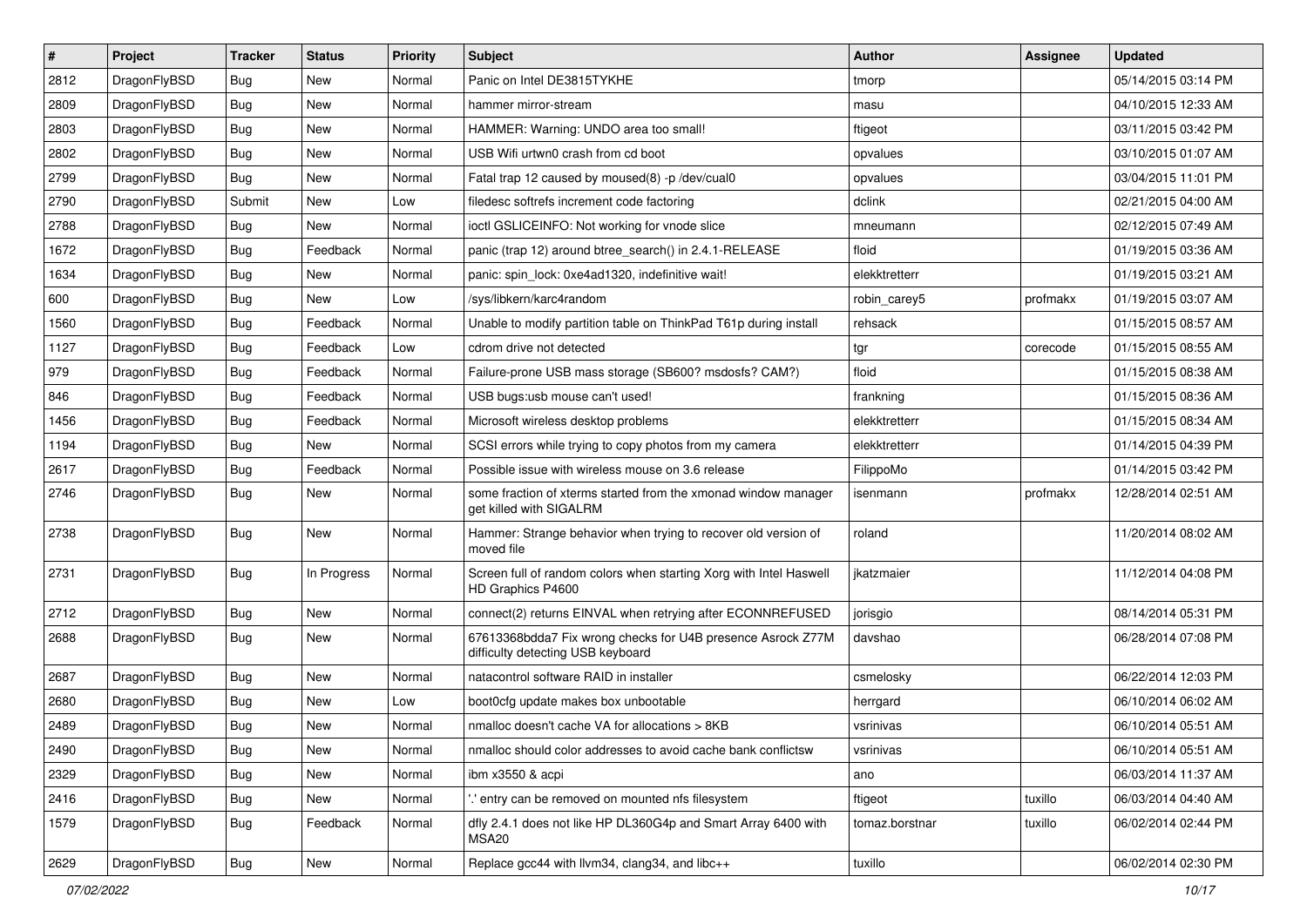| #    | Project      | <b>Tracker</b> | <b>Status</b> | <b>Priority</b> | Subject                                                                                                  | <b>Author</b>     | Assignee | <b>Updated</b>      |
|------|--------------|----------------|---------------|-----------------|----------------------------------------------------------------------------------------------------------|-------------------|----------|---------------------|
| 1592 | DragonFlyBSD | Bug            | Feedback      | Normal          | AcpiOSUnmapMemory: Warning, deallocation did not track<br>allocation.                                    | eocallaghan       |          | 06/02/2014 07:45 AM |
| 1330 | DragonFlyBSD | <b>Bug</b>     | Feedback      | Normal          | Hammer, usb disk, SYNCHRONIZE CACHE failure                                                              | josepht           |          | 06/02/2014 04:56 AM |
| 570  | DragonFlyBSD | <b>Bug</b>     | Feedback      | Normal          | 1.8.x: ACPI problems                                                                                     | qhwt+dfly         |          | 06/02/2014 03:45 AM |
| 2652 | DragonFlyBSD | <b>Bug</b>     | <b>New</b>    | Normal          | 189a0ff3761b47  ix: Implement MSI-X support locks up Lenovo<br>S10 Intel Atom n270                       | davshao           |          | 05/14/2014 01:55 AM |
| 1695 | DragonFlyBSD | <b>Bug</b>     | <b>New</b>    | Normal          | NFS-related system breakdown                                                                             | Anonymous         |          | 04/10/2014 12:35 AM |
| 2657 | DragonFlyBSD | Bug            | New           | High            | Needs acl to migrate our servers                                                                         | ferney            |          | 03/31/2014 11:37 AM |
| 2473 | DragonFlyBSD | <b>Bug</b>     | New           | Normal          | Kernel crash when trying to up the wpi0 device (Dfly<br>v3.3.0.758.g47388-DEVELOPMENT)                   | tomaz             |          | 02/24/2014 08:50 AM |
| 2619 | DragonFlyBSD | <b>Bug</b>     | <b>New</b>    | Normal          | DragonFly 3.6 can't be installed on a 6TB volume                                                         | ftigeot           |          | 02/23/2014 11:55 PM |
| 285  | DragonFlyBSD | <b>Bug</b>     | Feedback      | Low             | interrupt latency with re without ip address configured                                                  | thomas.nikolajsen |          | 02/20/2014 10:30 AM |
| 2645 | DragonFlyBSD | <b>Bug</b>     | <b>New</b>    | Normal          | panic with dsched fq and ioprio                                                                          | jyoung15          |          | 02/20/2014 07:29 AM |
| 1246 | DragonFlyBSD | <b>Bug</b>     | <b>New</b>    | Normal          | bad resolution (monitor desync) with livedvd                                                             | Przem0l           |          | 02/18/2014 06:29 AM |
| 989  | DragonFlyBSD | <b>Bug</b>     | <b>New</b>    | Normal          | installer/fdisk trouble with wrapped values                                                              | Discodestrover    |          | 02/18/2014 06:27 AM |
| 1185 | DragonFlyBSD | <b>Bug</b>     | New           | High            | need a tool to merge changes into /etc                                                                   | wa1ter            |          | 02/18/2014 06:02 AM |
| 679  | DragonFlyBSD | <b>Bug</b>     | <b>New</b>    | Low             | Netgraph backward compatibility for old *LEN constants                                                   | nant              | nant     | 02/18/2014 05:45 AM |
| 1193 | DragonFlyBSD | <b>Bug</b>     | <b>New</b>    | Normal          | kernel doesn't recognize cdrom drive                                                                     | nonsolosoft       |          | 01/25/2014 09:11 PM |
| 2626 | DragonFlyBSD | <b>Bug</b>     | New           | Normal          | iwn driver drops with error: "firmware error 'iwn intr: fatal firmware<br>error""                        | rodyaj            |          | 01/09/2014 05:50 AM |
| 2622 | DragonFlyBSD | <b>Bug</b>     | <b>New</b>    | Normal          | VAIO FIT15E fn keys support                                                                              | nonsolosoft       |          | 12/31/2013 01:31 AM |
| 2621 | DragonFlyBSD | <b>Bug</b>     | <b>New</b>    | Normal          | core dump using cdrom                                                                                    | nonsolosoft       |          | 12/27/2013 12:43 AM |
| 2620 | DragonFlyBSD | <b>Bug</b>     | <b>New</b>    | Normal          | moused problem                                                                                           | FilippoMo         |          | 12/20/2013 10:32 AM |
| 2618 | DragonFlyBSD | <b>Bug</b>     | <b>New</b>    | Normal          | mouse problem on RELEASE-3_6_0                                                                           | FilippoMo         |          | 12/20/2013 03:26 AM |
| 2556 | DragonFlyBSD | <b>Bug</b>     | Feedback      | Normal          | DragonFly v3.5.0.81.gd3479 - Process signal weirdness                                                    | tuxillo           |          | 12/17/2013 03:48 PM |
| 2611 | DragonFlyBSD | <b>Bug</b>     | <b>New</b>    | Normal          | Change in IP address results in network not working                                                      | phma              |          | 12/05/2013 07:55 PM |
| 2609 | DragonFlyBSD | <b>Bug</b>     | New           | Normal          | master: panic: assertion<br>"LWKT_TOKEN_HELD_ANY(vm_object_token(object))" failed in<br>swp_pager_lookup | thomas.nikolajsen |          | 11/28/2013 11:36 AM |
| 2604 | DragonFlyBSD | Bug            | New           | Normal          | dell laptop does not boot with LATEST                                                                    | isenmann          |          | 11/20/2013 02:07 AM |
| 2598 | DragonFlyBSD | <b>Bug</b>     | New           | Normal          | i386 via USB Booting                                                                                     | mbzadegan         |          | 10/21/2013 02:28 AM |
| 2595 | DragonFlyBSD | <b>Bug</b>     | New           | Normal          | DragonFly 3.4.3 crashes on SUN Blade X6250 with Qlogic ISP 2432<br>FC card                               | Turvamies         |          | 10/07/2013 11:53 AM |
| 2586 | DragonFlyBSD | <b>Bug</b>     | New           | Normal          | pf: "modulate" state seems problematic                                                                   | srussell          |          | 09/25/2013 07:36 PM |
| 2569 | DragonFlyBSD | <b>Bug</b>     | New           | Normal          | ctime NFS                                                                                                | ferney            |          | 08/11/2013 04:35 AM |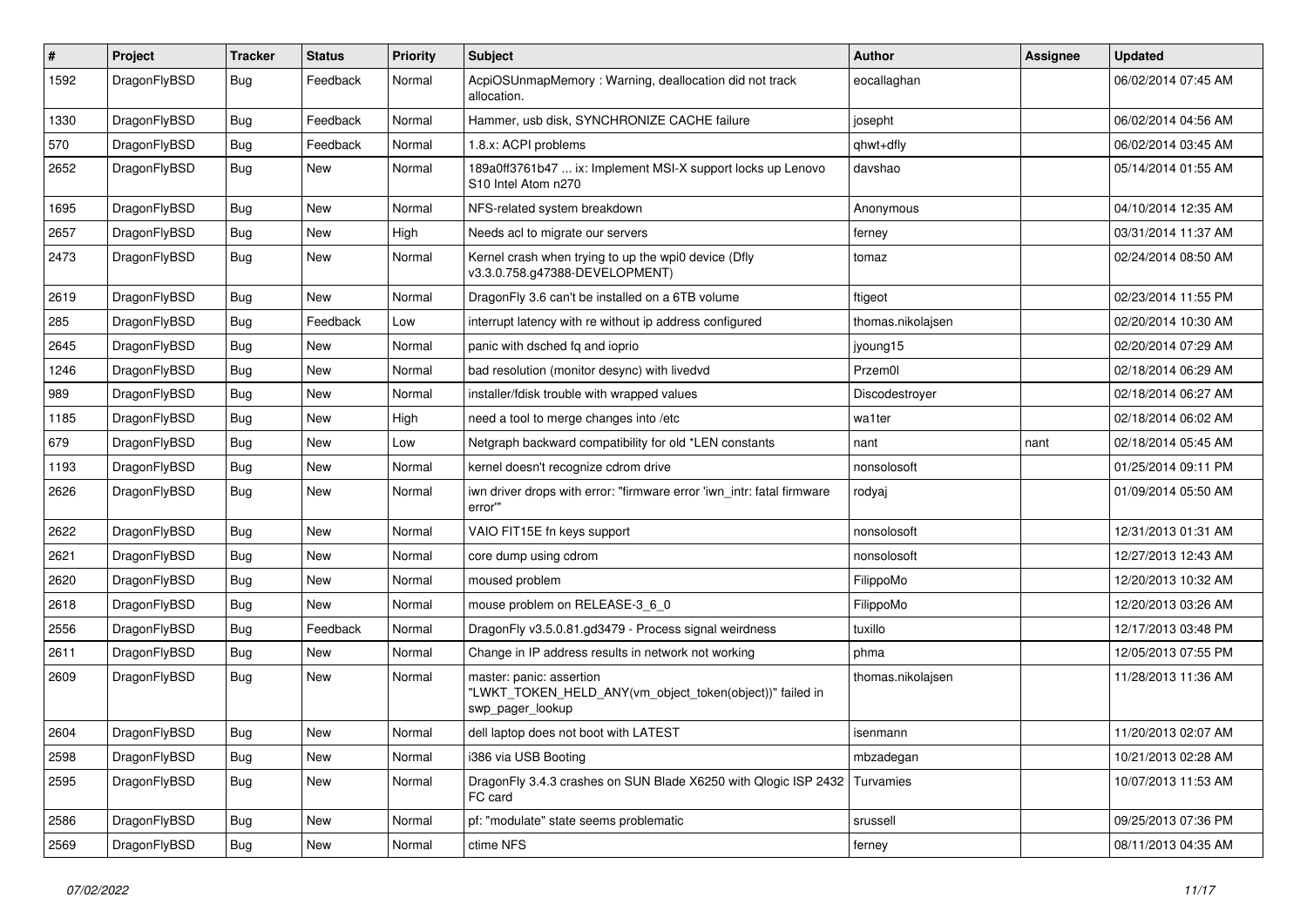| $\#$ | Project      | <b>Tracker</b> | <b>Status</b> | <b>Priority</b> | <b>Subject</b>                                                                                                               | <b>Author</b>    | Assignee  | <b>Updated</b>      |
|------|--------------|----------------|---------------|-----------------|------------------------------------------------------------------------------------------------------------------------------|------------------|-----------|---------------------|
| 2577 | DragonFlyBSD | Bug            | <b>New</b>    | Normal          | virtio-blk iops performance is cpu limited on high end devices                                                               | gjs278           | vsrinivas | 08/01/2013 02:28 PM |
| 1302 | DragonFlyBSD | Bug            | In Progress   | Normal          | Checkpoint regression?                                                                                                       | sjg              | sjg       | 07/10/2013 05:22 PM |
| 2568 | DragonFlyBSD | <b>Bug</b>     | New           | Normal          | <b>AHCI</b> panic                                                                                                            | josepht          |           | 06/07/2013 05:52 PM |
| 2565 | DragonFlyBSD | Bug            | <b>New</b>    | Normal          | "ifconfig ix0 up" panic                                                                                                      | Itpig402a        |           | 06/03/2013 05:46 AM |
| 2557 | DragonFlyBSD | <b>Bug</b>     | <b>New</b>    | Normal          | stock 3.4.1 kernel halts during booting if dm and dm_target_crypt<br>are loaded and RAID controller is present               | phma             |           | 05/12/2013 10:38 PM |
| 2549 | DragonFlyBSD | <b>Bug</b>     | In Progress   | Normal          | netgraph7: Kernel page fault.                                                                                                | russiane39       | nant      | 05/10/2013 11:20 PM |
| 2552 | DragonFlyBSD | Bug            | <b>New</b>    | Low             | hammer recovery should indicate progress                                                                                     | phma             |           | 05/03/2013 12:13 AM |
| 2547 | DragonFlyBSD | Bug            | <b>New</b>    | High            | crashed while doing a dry run of pkg rolling-replace                                                                         | phma             |           | 04/18/2013 10:40 PM |
| 2136 | DragonFlyBSD | <b>Bug</b>     | <b>New</b>    | Normal          | socketpair() doesn't free file descriptors on copyout failure                                                                | vsrinivas        |           | 04/05/2013 09:13 AM |
| 2535 | DragonFlyBSD | Bug            | <b>New</b>    | Normal          | Imap processes apparent blocked on disk I/O                                                                                  | ftigeot          |           | 04/02/2013 09:31 AM |
| 2529 | DragonFlyBSD | <b>Bug</b>     | <b>New</b>    | Low             | Sundance network adapter is not detected and attached                                                                        | kworr            |           | 03/25/2013 02:29 AM |
| 2531 | DragonFlyBSD | Bug            | New           | Normal          | camcontrol fails to disable APM                                                                                              | m.lombardi85     |           | 03/23/2013 12:28 PM |
| 1824 | DragonFlyBSD | Bug            | Feedback      | Normal          | kernel panic, x86, 2.7.3.859.ge5104                                                                                          | akirchhoff135014 |           | 03/10/2013 07:49 AM |
| 1668 | DragonFlyBSD | Bug            | Feedback      | Normal          | Power button not working                                                                                                     | elekktretterr    |           | 03/10/2013 06:22 AM |
| 1250 | DragonFlyBSD | <b>Bug</b>     | Feedback      | Normal          | Panic upon plugging an USB flash drive into the machine                                                                      | rumcic           |           | 03/10/2013 05:17 AM |
| 1249 | DragonFlyBSD | Bug            | Feedback      | Normal          | panic: ffs vfree: freeing free inode                                                                                         | rumcic           |           | 03/10/2013 05:13 AM |
| 293  | DragonFlyBSD | Bug            | Feedback      | Low             | Various updates to the handbook                                                                                              | victor           | victor    | 03/10/2013 04:46 AM |
| 1489 | DragonFlyBSD | Bug            | Feedback      | Normal          | panic: ufs dirbad: bad dir                                                                                                   | rumcic           |           | 03/10/2013 04:34 AM |
| 1502 | DragonFlyBSD | <b>Bug</b>     | In Progress   | Normal          | Lock while deleting files from nohistory HAMMER directories                                                                  | hasso            |           | 03/10/2013 04:28 AM |
| 1563 | DragonFlyBSD | <b>Bug</b>     | Feedback      | Normal          | reset(1) doesn't reset terminal to the defaults                                                                              | hasso            |           | 03/10/2013 04:17 AM |
| 1144 | DragonFlyBSD | Bug            | Feedback      | Normal          | Incorrect clock under KVM                                                                                                    | msylvan          |           | 03/09/2013 01:17 PM |
| 725  | DragonFlyBSD | Bug            | In Progress   | Low             | 'make distribution' fails w/'ro' /usr/obj                                                                                    | c.turner         |           | 03/09/2013 01:01 PM |
| 331  | DragonFlyBSD | <b>Bug</b>     | In Progress   | Normal          | ftpsesame (aka Bridging S01E03)                                                                                              | bastyaelvtars    |           | 03/09/2013 12:28 PM |
| 385  | DragonFlyBSD | <b>Bug</b>     | Feedback      | Low             | Mail archive address removal                                                                                                 | justin           | justin    | 03/09/2013 11:24 AM |
| 2520 | DragonFlyBSD | Bug            | New           | Normal          | panic: assertion "IS_SERIALIZED((ifp->if_serializer))" failed in<br>if_default_serialize_assert at /usr/src/sys/net/if.c:437 | ano              |           | 03/09/2013 12:14 AM |
| 2496 | DragonFlyBSD | <b>Bug</b>     | <b>New</b>    | Normal          | NTFS malloc limit exceeded                                                                                                   | plasmob          | tuxillo   | 02/19/2013 08:47 AM |
| 2370 | DragonFlyBSD | <b>Bug</b>     | <b>New</b>    | Normal          | panic: ffs_valloc: dup alloc                                                                                                 | marino           | vsrinivas | 02/01/2013 09:28 AM |
| 2493 | DragonFlyBSD | Bug            | <b>New</b>    | Normal          | vidcontrol: invalid video mode name                                                                                          | Svarov           |           | 01/24/2013 09:55 AM |
| 2288 | DragonFlyBSD | <b>Bug</b>     | Feedback      | Normal          | Random IO performance loss introduced since January 1st                                                                      | lentferj         |           | 01/23/2013 04:21 PM |
| 2396 | DragonFlyBSD | <b>Bug</b>     | Feedback      | High            | Latest 3.1 development version core dumps while destroying master<br><b>PFS</b>                                              | sgeorge          |           | 01/23/2013 04:10 PM |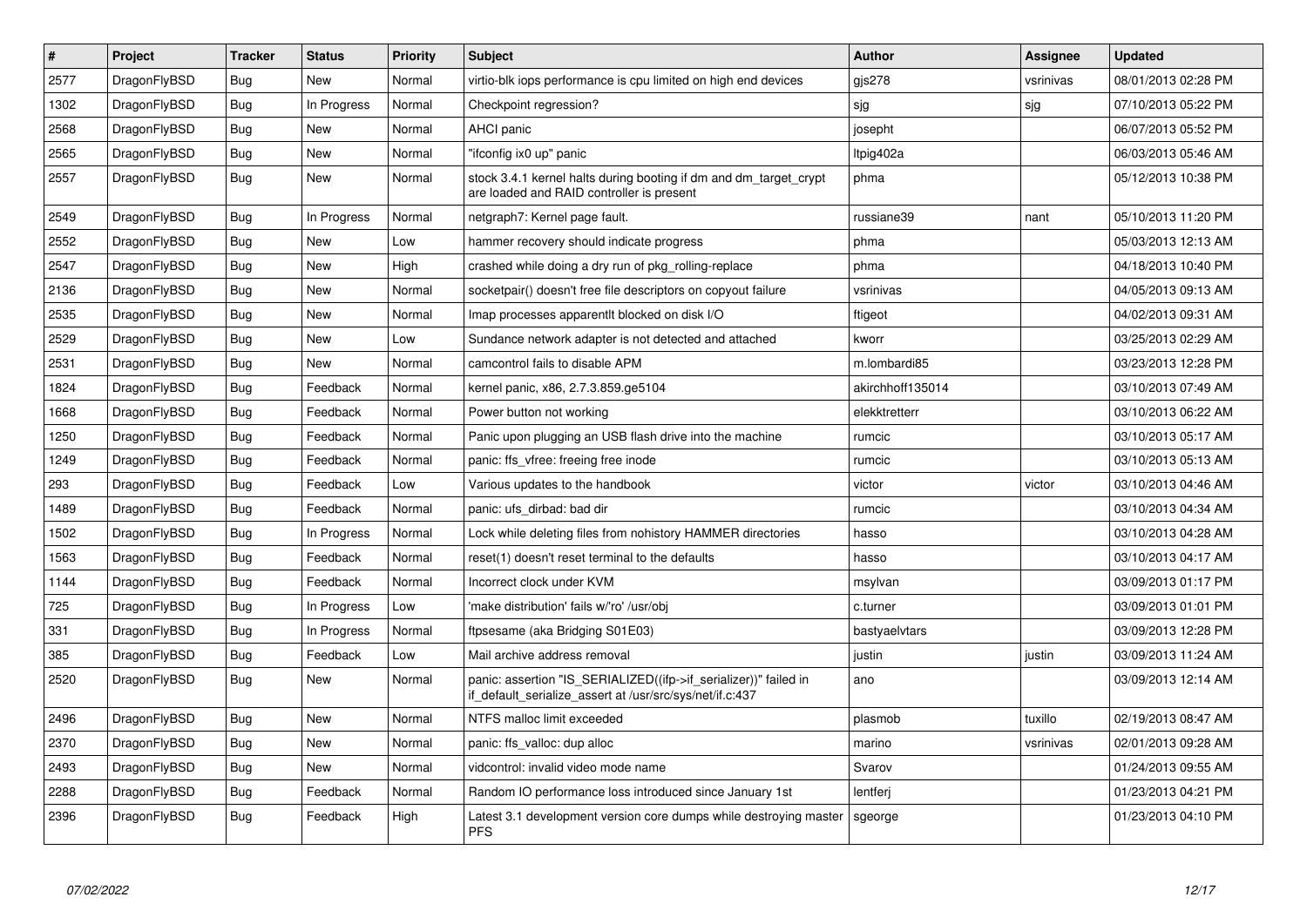| $\pmb{\#}$ | Project      | <b>Tracker</b> | <b>Status</b> | <b>Priority</b> | Subject                                                                        | Author            | Assignee | <b>Updated</b>      |
|------------|--------------|----------------|---------------|-----------------|--------------------------------------------------------------------------------|-------------------|----------|---------------------|
| 2436       | DragonFlyBSD | Bug            | New           | Normal          | panic: assertion "lp->lwp_qcpu == dd->cpuid" failed in<br>dfly_acquire_curproc | thomas.nikolajsen |          | 01/23/2013 11:07 AM |
| 2499       | DragonFlyBSD | <b>Bug</b>     | In Progress   | Urgent          | DRAGONFLY_3_2 lockd not responding correctly                                   | Nerzhul           |          | 01/22/2013 12:47 PM |
| 2353       | DragonFlyBSD | Bug            | In Progress   | Normal          | panic: assertion "gd->gd_spinlocks_wr == 0" failed in<br>bsd4_schedulerclock   | jaydg             | alexh    | 11/28/2012 01:57 AM |
| 2453       | DragonFlyBSD | <b>Bug</b>     | <b>New</b>    | Normal          | panic: assertion "gd->gd_spinlocks == 0" failed                                | Johannes.Hofmann  |          | 11/12/2012 12:54 PM |
| 2444       | DragonFlyBSD | Bug            | <b>New</b>    | Normal          | Crash during Hammer overnight cleanup                                          | justin            |          | 11/04/2012 07:58 AM |
| 2434       | DragonFlyBSD | <b>Bug</b>     | New           | Normal          | BTX Halted - Boot fails on USB/GUI                                             | lucmy             |          | 10/17/2012 08:12 PM |
| 1525       | DragonFlyBSD | Bug            | New           | Normal          | boehm-gc problems                                                              | hasso             |          | 10/13/2012 07:13 PM |
| 2430       | DragonFlyBSD | <b>Bug</b>     | <b>New</b>    | Normal          | Alternate Password Hash method                                                 | robin.carey1      |          | 10/07/2012 06:28 AM |
| 2421       | DragonFlyBSD | <b>Bug</b>     | New           | High            | Kernel panic: vm_fault: page 0xc0f70000 not busy!                              | lentferj          |          | 10/03/2012 08:16 AM |
| 2423       | DragonFlyBSD | Bug            | New           | Urgent          | After multiple panics/locks, hitting KKASSERT in<br>hammer init cursor         | rumcic            |          | 09/18/2012 02:28 AM |
| 2182       | DragonFlyBSD | <b>Bug</b>     | <b>New</b>    | Normal          | if_msk PHY FIFO underrun/overflow                                              | nonsolosoft       |          | 09/03/2012 06:39 AM |
| 2296       | DragonFlyBSD | <b>Bug</b>     | In Progress   | High            | panic: assertion "m->wire_count > 0" failed                                    | thomas.nikolajsen |          | 08/30/2012 06:09 AM |
| 2412       | DragonFlyBSD | Bug            | New           | Normal          | wlan0 fails to get address via dhclient                                        | nonsolosoft       |          | 08/30/2012 05:55 AM |
| 1714       | DragonFlyBSD | Bug            | New           | Low             | hwpmc                                                                          | alexh             | swildner | 08/18/2012 02:03 PM |
| 2403       | DragonFlyBSD | <b>Bug</b>     | New           | Low             | newfs -E doesn't handle /dev/serno device names properly                       | ftigeot           |          | 08/17/2012 05:07 AM |
| 2369       | DragonFlyBSD | <b>Bug</b>     | New           | Normal          | panic: Bad link elm 0xffffffe07edf6068 next->prev != elm                       | jaydg             |          | 08/15/2012 03:04 AM |
| 2347       | DragonFlyBSD | Bug            | Feedback      | High            | Hammer PFSes destroy does not give back full space allocated to<br><b>PFS</b>  | sgeorge           |          | 07/19/2012 01:11 AM |
| 2084       | DragonFlyBSD | <b>Bug</b>     | New           | Normal          | DFBSD v2.11.0.242.g4d317 - panic: zone: entry not free                         | tuxillo           |          | 07/03/2012 01:23 AM |
| 2389       | DragonFlyBSD | <b>Bug</b>     | New           | Normal          | computer crashed while listing processes                                       | phma              |          | 06/18/2012 02:49 PM |
| 2387       | DragonFlyBSD | <b>Bug</b>     | New           | Normal          | hammer ignores -t during dedup                                                 | phma              |          | 06/17/2012 12:30 PM |
| 2371       | DragonFlyBSD | Bug            | New           | Normal          | Timezone problem with America/Sao_Paulo                                        | raitech           |          | 05/17/2012 01:42 PM |
| 2061       | DragonFlyBSD | <b>Bug</b>     | New           | Normal          | USB keyboard boot panic                                                        | sjg               |          | 05/04/2012 12:20 AM |
| 2316       | DragonFlyBSD | <b>Bug</b>     | New           | Normal          | Ungraceful invalid password handling for adding a new user in the<br>installer | rune              |          | 04/27/2012 11:23 PM |
| 2351       | DragonFlyBSD | Bug            | In Progress   | Normal          | DFBSD v3.1.0.579.g44ccf - Stuck during startup, random freezes                 | tuxillo           |          | 04/24/2012 08:21 AM |
| 2345       | DragonFlyBSD | Bug            | In Progress   | Normal          | DFBSD v3.1.0.457.gd679f - NFS panic on diskless station                        | tuxillo           |          | 04/07/2012 05:22 PM |
| 2090       | DragonFlyBSD | Bug            | Feedback      | Normal          | snd_hda does not support headphone automute                                    | justin            |          | 03/29/2012 08:03 PM |
| 2331       | DragonFlyBSD | Bug            | New           | Normal          | reading mouse mode from unopen file descriptor hangs mouse<br>driver           | phma              |          | 03/14/2012 09:43 AM |
| 2324       | DragonFlyBSD | Bug            | New           | Normal          | natacotrol support > 2TB not working even after the ftigeot patch              | zenny             |          | 03/03/2012 01:00 AM |
| 1669       | DragonFlyBSD | <b>Bug</b>     | In Progress   | Normal          | Drive wont open using button                                                   | elekktretterr     |          | 02/29/2012 12:05 PM |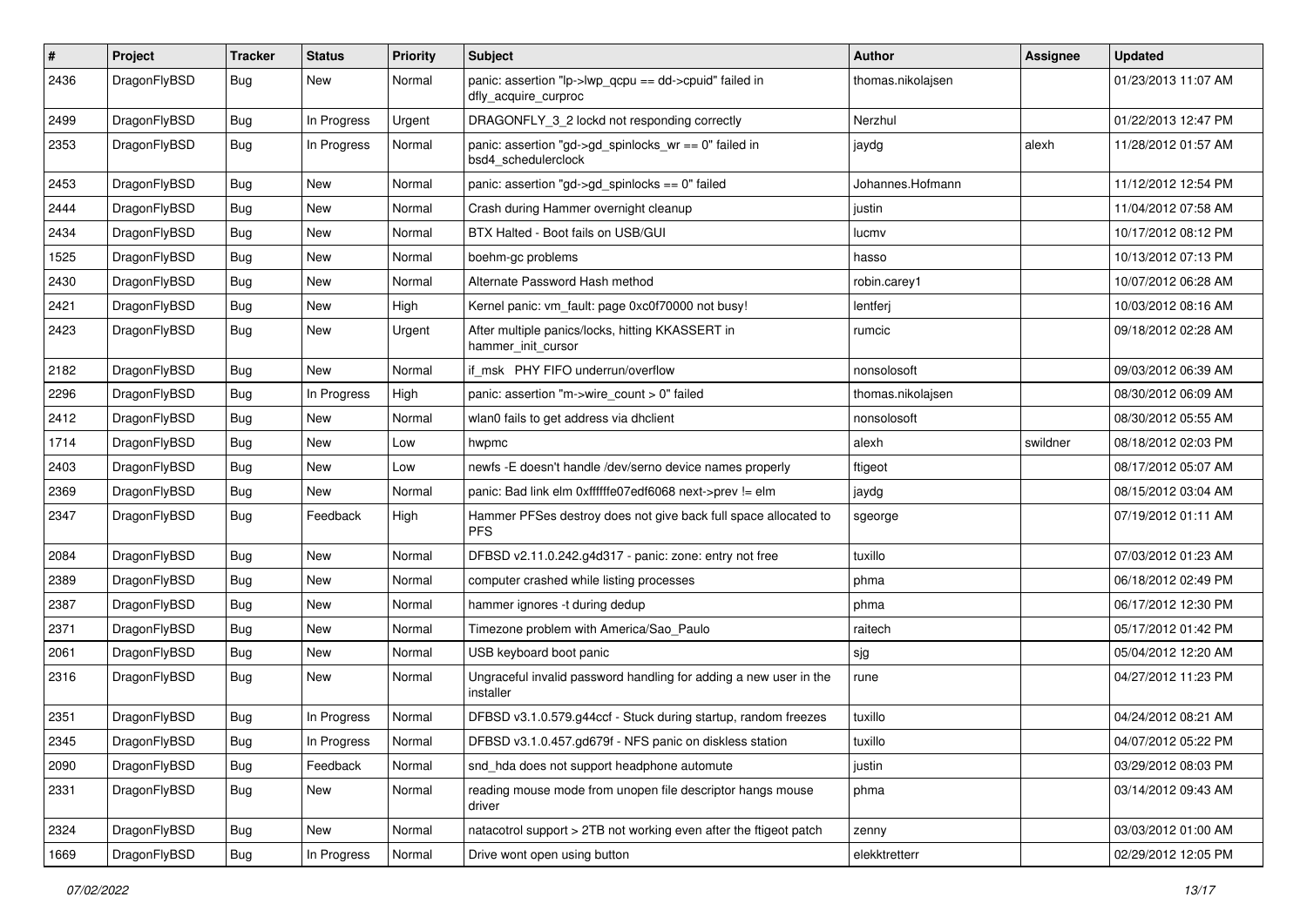| $\sharp$ | Project      | <b>Tracker</b> | <b>Status</b> | <b>Priority</b> | Subject                                                                                                    | <b>Author</b> | Assignee | <b>Updated</b>      |
|----------|--------------|----------------|---------------|-----------------|------------------------------------------------------------------------------------------------------------|---------------|----------|---------------------|
| 1860     | DragonFlyBSD | <b>Bug</b>     | Feedback      | Normal          | Panic while creating UFS fs on vn(4) for initrd                                                            | matthias      |          | 02/29/2012 07:16 AM |
| 2081     | DragonFlyBSD | Bug            | Feedback      | Normal          | Panic on device "detach" / "failure"                                                                       | vsrinivas     |          | 02/29/2012 07:11 AM |
| 2319     | DragonFlyBSD | <b>Bug</b>     | New           | Normal          | crypt/passwd forward compat                                                                                | c.turner1     |          | 02/28/2012 12:39 PM |
| 2311     | DragonFlyBSD | Bug            | New           | Normal          | Xorg crash having something to do with drm                                                                 | phma          |          | 02/22/2012 09:59 AM |
| 2297     | DragonFlyBSD | <b>Bug</b>     | <b>New</b>    | Normal          | strange NFS (client) error messages / problems                                                             | Anonymous     |          | 02/19/2012 02:59 PM |
| 2308     | DragonFlyBSD | <b>Bug</b>     | <b>New</b>    | Normal          | System freeze when unloading snd_hda                                                                       | jaydg         |          | 02/19/2012 07:15 AM |
| 2306     | DragonFlyBSD | <b>Bug</b>     | New           | Normal          | a crash starts the kernel debugger in text mode, but just reboots in X                                     | phma          |          | 02/11/2012 08:02 PM |
| 2292     | DragonFlyBSD | <b>Bug</b>     | <b>New</b>    | Normal          | re interface with jumbo frames (mtu larger than 1500) hangs after<br>some traffic                          | Anonymous     |          | 01/31/2012 12:11 AM |
| 2283     | DragonFlyBSD | <b>Bug</b>     | <b>New</b>    | Normal          | DFBSD DragonFly v2.13.0.957.g4f459 - pmap_release: page<br>should already be gone 0xc27120bc               | tuxillo       |          | 01/23/2012 03:03 AM |
| 341      | DragonFlyBSD | Bug            | New           | Normal          | Vinum erroneously repors devices as busy                                                                   | corecode      | swildner | 01/21/2012 04:50 AM |
| 2141     | DragonFlyBSD | <b>Bug</b>     | New           | Urgent          | loader and/or documentation broken                                                                         | sjg           |          | 01/20/2012 10:51 AM |
| 2282     | DragonFlyBSD | <b>Bug</b>     | In Progress   | Normal          | gdb segfaults with certain corefiles                                                                       | tuxillo       |          | 01/18/2012 04:40 PM |
| 2265     | DragonFlyBSD | <b>Bug</b>     | New           | Normal          | mbsrtowcs does not properly handle invalid mbstate_t in ps                                                 | c.turner1     | swildner | 01/10/2012 07:56 PM |
| 2252     | DragonFlyBSD | <b>Bug</b>     | New           | Low             | snd hda not useable if loaded via /boot/loader.conf                                                        | xbit          | swildner | 12/14/2011 12:23 AM |
| 2254     | DragonFlyBSD | <b>Bug</b>     | New           | Normal          | panic: assertion "ref < &td->td_toks_end" failed in lwkt_gettoken at<br>/usr/src/sys/kern/lwkt_token.c:588 | eocallaghan   |          | 12/05/2011 10:21 PM |
| 2092     | DragonFlyBSD | Bug            | New           | Normal          | Panic: Bad link elm 0x next->prev != elm                                                                   | masterblaster | dillon   | 12/04/2011 12:49 PM |
| 2167     | DragonFlyBSD | <b>Bug</b>     | New           | Normal          | shutdown/reboot fails after uptime msg                                                                     | marino        |          | 11/28/2011 03:01 AM |
| 2248     | DragonFlyBSD | <b>Bug</b>     | New           | Normal          | sysctl panic                                                                                               | pavalos       |          | 11/23/2011 06:23 PM |
| 2245     | DragonFlyBSD | <b>Bug</b>     | <b>New</b>    | Normal          | panic: assertion "ref < &td->td_toks_end" failed in lwkt_gettoken at<br>/usr/src/sys/kern/lwkt token.c:588 | juanfra684    |          | 11/22/2011 07:41 PM |
| 2224     | DragonFlyBSD | <b>Bug</b>     | New           | Normal          | v2.13.0.291.gaa7ec - Panic on fq while installing world                                                    | tuxillo       |          | 11/18/2011 01:40 AM |
| 2210     | DragonFlyBSD | <b>Bug</b>     | New           | Normal          | Bugtracker cannot assign default project for new users                                                     | ahuete.devel  |          | 11/17/2011 11:30 AM |
| 2199     | DragonFlyBSD | Bug            | New           | Normal          | screen segfaults if utmpx isn't present                                                                    | pavalos       |          | 11/15/2011 10:52 PM |
| 2098     | DragonFlyBSD | Submit         | New           | Normal          | [PATCH] correct ath man page example<br>(/usr/src/share/man/man4/ath.4)                                    | nobody        |          | 11/15/2011 12:27 AM |
| 2171     | DragonFlyBSD | <b>Bug</b>     | New           | Normal          | DFBSD v2.13.0.151.gdc8442 - panic: assertion "(*ptep &<br>$(PG_MANAGED PG_V)) == PG_V"$                    | tuxillo       |          | 11/04/2011 05:06 PM |
| 2045     | DragonFlyBSD | Bug            | New           | Normal          | ral(4): Fatal trap 12: page fault while in kernel mode (two panics)                                        | herrgard      |          | 11/03/2011 05:34 PM |
| 2166     | DragonFlyBSD | Bug            | New           | Normal          | DFBSD v2.13.0.109.g05b9d - Strange lockups                                                                 | tuxillo       |          | 10/29/2011 11:20 AM |
| 2161     | DragonFlyBSD | <b>Bug</b>     | New           | Normal          | Outdated xorg.conf file gets installed into etc and screws up mouse                                        | eocallaghan   |          | 10/27/2011 01:51 PM |
| 2164     | DragonFlyBSD | <b>Bug</b>     | <b>New</b>    | Normal          | panic on reboot from usb.                                                                                  | eocallaghan   |          | 10/27/2011 09:29 AM |
| 2158     | DragonFlyBSD | <b>Bug</b>     | New           | Normal          | iwn panics with assertion on boot.                                                                         | eocallaghan   |          | 10/24/2011 04:13 PM |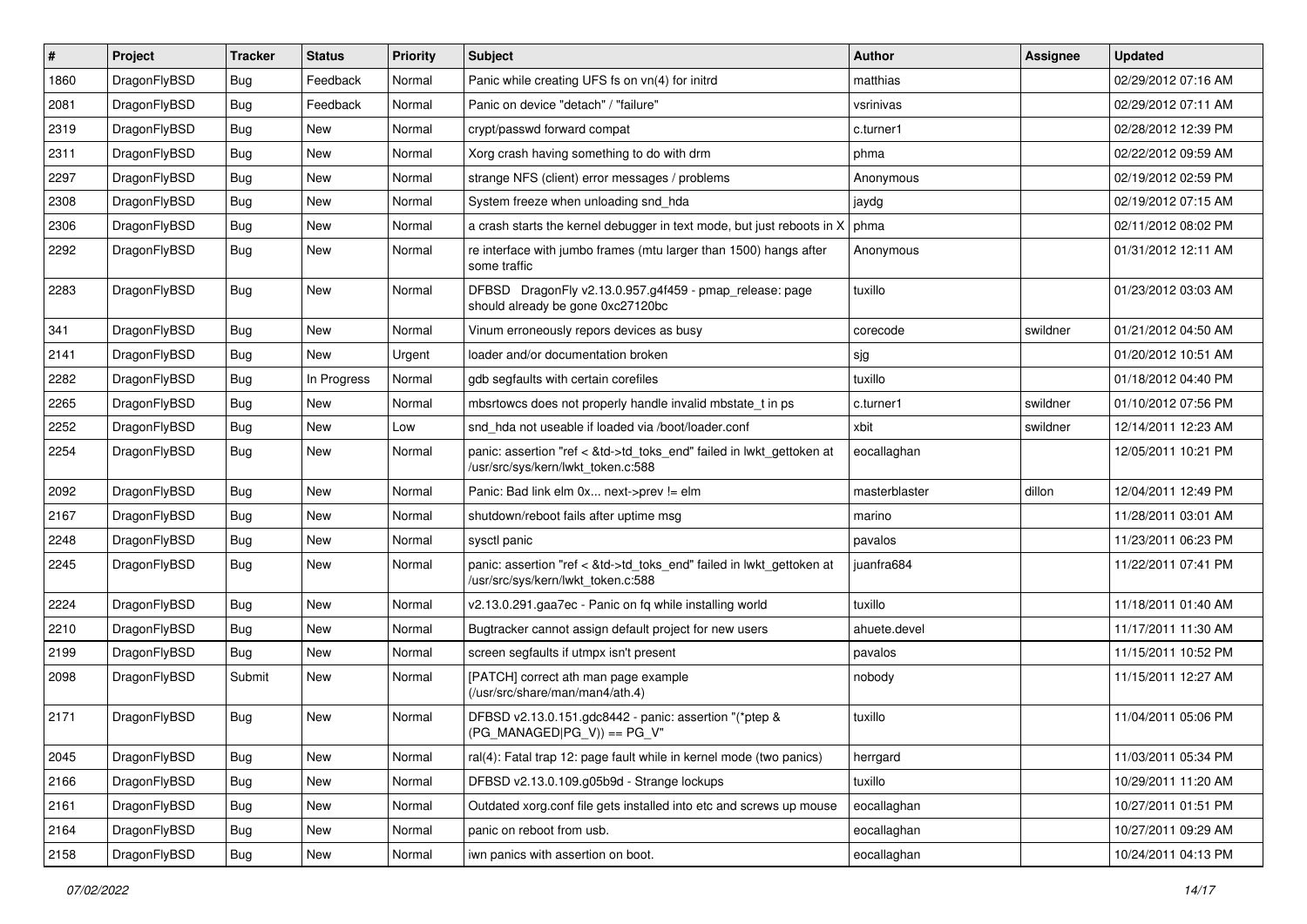| $\pmb{\#}$ | Project      | <b>Tracker</b> | <b>Status</b> | <b>Priority</b> | <b>Subject</b>                                                                             | <b>Author</b> | <b>Assignee</b> | <b>Updated</b>      |
|------------|--------------|----------------|---------------|-----------------|--------------------------------------------------------------------------------------------|---------------|-----------------|---------------------|
| 2154       | DragonFlyBSD | Bug            | New           | Normal          | vkernel copyout() doesn't return EFAULT on error                                           | vsrinivas     |                 | 10/20/2011 03:53 AM |
| 2153       | DragonFlyBSD | Bug            | <b>New</b>    | Normal          | Too many unuseful warnings at boot                                                         | juanfra684    |                 | 10/18/2011 10:16 PM |
| 2140       | DragonFlyBSD | Bug            | <b>New</b>    | High            | hammer_io_delallocate panic with 'duplicate entry' message                                 | ttw           |                 | 10/07/2011 12:22 PM |
| 2138       | DragonFlyBSD | Bug            | New           | Normal          | > 100% CPU usage                                                                           | robin.carey1  |                 | 09/26/2011 12:20 PM |
| 2129       | DragonFlyBSD | Bug            | <b>New</b>    | Normal          | DFBSD v2.11.0.661.gf9438 i386 - panic: lockmgr thrd_sleep                                  | tuxillo       |                 | 09/05/2011 09:49 AM |
| 2124       | DragonFlyBSD | Bug            | New           | Normal          | getty repeating too quickly on port /dev/ttyv0                                             | sgeorge.ml    |                 | 09/01/2011 04:28 AM |
| 2125       | DragonFlyBSD | Bug            | New           | Normal          | Weird garbage in dmesg                                                                     | herrgard      |                 | 08/30/2011 08:04 PM |
| 2123       | DragonFlyBSD | Bug            | New           | Normal          | hammer is losing files                                                                     | schmir        |                 | 08/30/2011 07:56 PM |
| 2115       | DragonFlyBSD | Bug            | <b>New</b>    | Normal          | [msk] system freeze after receive some paquet                                              | bsdsx         |                 | 08/22/2011 10:22 AM |
| 2117       | DragonFlyBSD | Bug            | <b>New</b>    | High            | ACPI and/or bce(4) problem with 2.11.0.673.g0d557 on HP DL380<br>G6                        | pauska        |                 | 08/22/2011 10:15 AM |
| 2113       | DragonFlyBSD | Bug            | <b>New</b>    | Normal          | nmalloc threaded program fork leak                                                         | vsrinivas     | vsrinivas       | 08/11/2011 07:25 PM |
| 1532       | DragonFlyBSD | Bug            | <b>New</b>    | Low             | jemalloc doesn't work on DragonFly                                                         | hasso         | sjg             | 08/02/2011 01:14 AM |
| 2107       | DragonFlyBSD | <b>Bug</b>     | New           | Normal          | 2.10.1 sata dvd drive issue                                                                | ausppc        |                 | 07/31/2011 08:41 PM |
| 2104       | DragonFlyBSD | Bug            | New           | Normal          | network configuration seg. fault on install CD                                             | navratil      |                 | 07/26/2011 07:55 AM |
| 2100       | DragonFlyBSD | Bug            | Feedback      | Normal          | devfs related panic                                                                        | sepherosa     | alexh           | 07/10/2011 02:29 PM |
| 2099       | DragonFlyBSD | Bug            | <b>New</b>    | Normal          | page fault panic in vm system                                                              | pavalos       |                 | 07/10/2011 08:51 AM |
| 1867       | DragonFlyBSD | Bug            | <b>New</b>    | Normal          | it(4) motherboard and fan problems                                                         | tuxillo       |                 | 07/08/2011 10:48 AM |
| 2095       | DragonFlyBSD | Bug            | New           | Low             | Running installer post-install: Unsupported DFUI transport "                               | greenrd       |                 | 06/26/2011 09:20 AM |
| 2094       | DragonFlyBSD | Bug            | <b>New</b>    | Normal          | Segfault when gdb printing backtrace from core dump                                        | greenrd       |                 | 06/25/2011 04:14 PM |
| 2071       | DragonFlyBSD | Bug            | New           | High            | Panic on assertion: (int)(flg->seq - seq) > 0 in hammer_flusher_flush<br>after inode error | vsrinivas     |                 | 06/12/2011 07:59 AM |
| 2085       | DragonFlyBSD | Bug            | <b>New</b>    | Normal          | panic: assertion: (m->flags & PG_MAPPED) == 0 in<br>vm_page_free_toq                       | vsrinivas     |                 | 06/10/2011 07:48 AM |
| 2080       | DragonFlyBSD | Bug            | New           | Normal          | panic: lockmgr thrd_sleep: called from interrupt, ipi, or hard code<br>section             | rumcic        |                 | 05/30/2011 05:06 PM |
| 2082       | DragonFlyBSD | Bug            | <b>New</b>    | Normal          | dfbsd 2.10.1 amd64 - mc port build error with 'bmake bin-install'                          | sun-doctor    |                 | 05/25/2011 07:18 PM |
| 2078       | DragonFlyBSD | Bug            | New           | Normal          | DFBSD i386 v2.11.0.201.g3ed2f - Panic during installworld into a<br>vn0 device             | tuxillo       |                 | 05/19/2011 07:50 PM |
| 2077       | DragonFlyBSD | Bug            | New           | Normal          | USB devices conflicting                                                                    | srussell      |                 | 05/17/2011 05:12 PM |
| 2072       | DragonFlyBSD | Bug            | New           | Normal          | Fatal trap 12: stopped at lwkt_send_ipiq3                                                  | rumcic        |                 | 05/17/2011 04:12 AM |
| 2075       | DragonFlyBSD | <b>Bug</b>     | New           | Normal          | pflogd on x86 64                                                                           | fanch         |                 | 05/16/2011 04:04 PM |
| 1874       | DragonFlyBSD | <b>Bug</b>     | New           | Normal          | mpd listening on all IPs, accepting only on one                                            | rumcic        |                 | 05/08/2011 01:01 PM |
| 2052       | DragonFlyBSD | Bug            | New           | Normal          | Kernel panic: CPU APIC ID out of range                                                     | Anonymous     |                 | 05/02/2011 11:06 AM |
| 2055       | DragonFlyBSD | Bug            | New           | Normal          | $ssh + IPV6 + bridge \Rightarrow$ connection freezes                                       | steve         |                 | 04/24/2011 07:13 PM |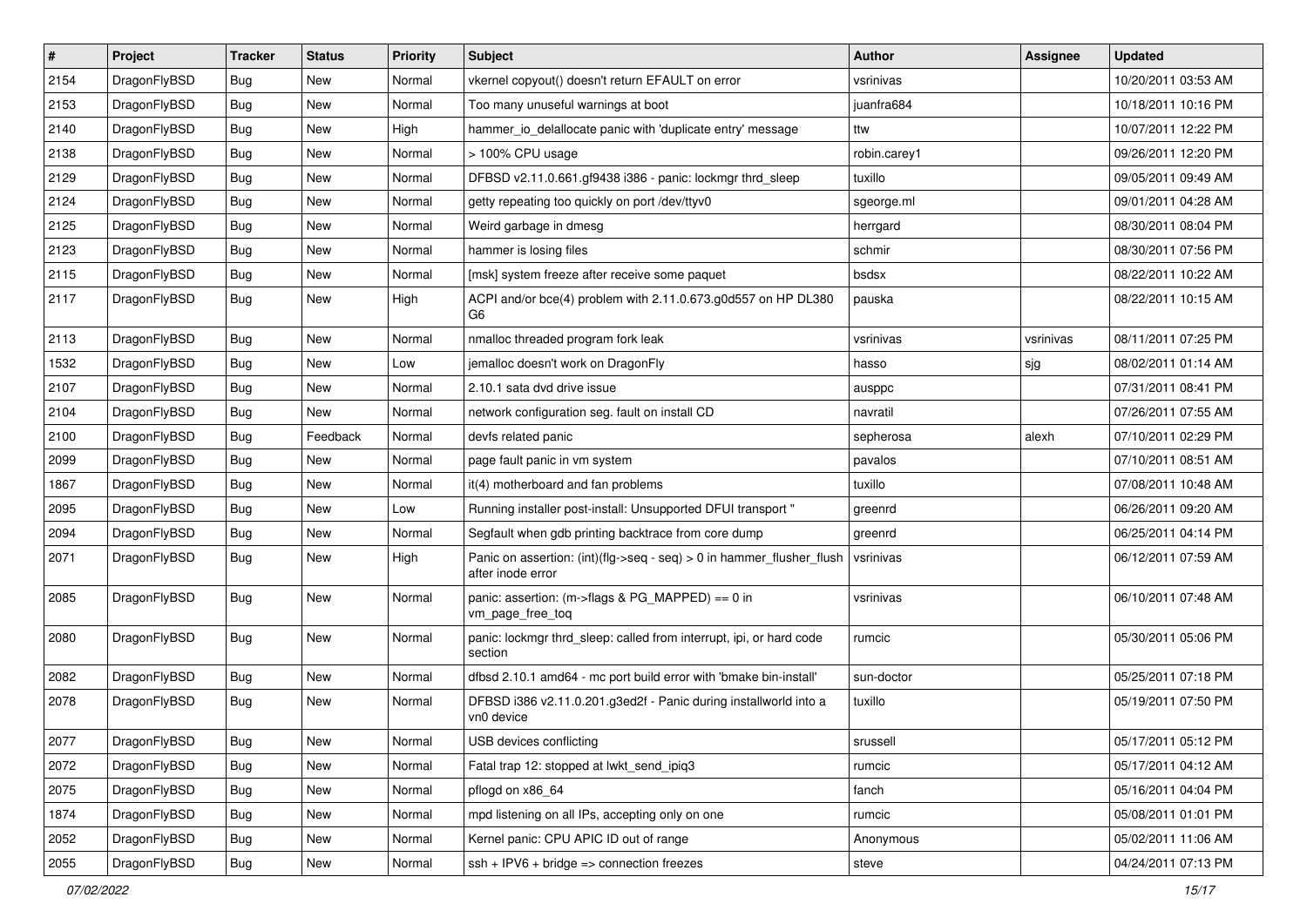| $\vert$ # | Project      | <b>Tracker</b> | <b>Status</b> | <b>Priority</b> | <b>Subject</b>                                                                                                                                                                                    | <b>Author</b>      | <b>Assignee</b> | <b>Updated</b>      |
|-----------|--------------|----------------|---------------|-----------------|---------------------------------------------------------------------------------------------------------------------------------------------------------------------------------------------------|--------------------|-----------------|---------------------|
| 2051      | DragonFlyBSD | Bug            | <b>New</b>    | Normal          | No ipv6 lan route entry created on 2.10                                                                                                                                                           | ftigeot            |                 | 04/21/2011 10:37 AM |
| 2037      | DragonFlyBSD | <b>Bug</b>     | Feedback      | Normal          | Panic Bad link elm while building packages                                                                                                                                                        | ftigeot            | dillon          | 04/21/2011 07:20 AM |
| 2048      | DragonFlyBSD | <b>Bug</b>     | <b>New</b>    | Normal          | panic: ffs_sync: rofs mod                                                                                                                                                                         | pavalos            |                 | 04/12/2011 05:45 AM |
| 1984      | DragonFlyBSD | <b>Bug</b>     | New           | Normal          | hammer mount fails after crash - HAMMER: FIFO record bad head<br>signature                                                                                                                        | thomas.nikolajsen  |                 | 03/08/2011 06:57 PM |
| 2004      | DragonFlyBSD | <b>Bug</b>     | New           | Normal          | LWKT_WAIT_IPIQ panic                                                                                                                                                                              | steve              |                 | 03/08/2011 05:46 PM |
| 2008      | DragonFlyBSD | Bug            | <b>New</b>    | Normal          | lwkt_setcpu_remote: td->td_flags 00800621 console flood                                                                                                                                           | pavalos            |                 | 03/06/2011 09:37 PM |
| 2020      | DragonFlyBSD | Bug            | <b>New</b>    | Low             | Port brcm80211 driver from Linux to DragonFly BSD                                                                                                                                                 | studer             |                 | 03/05/2011 10:54 PM |
| 1990      | DragonFlyBSD | <b>Bug</b>     | <b>New</b>    | Normal          | /mnt too large to mount                                                                                                                                                                           | peur.neu           |                 | 02/16/2011 11:24 PM |
| 1969      | DragonFlyBSD | Bug            | <b>New</b>    | Normal          | pf-related network problem                                                                                                                                                                        | pavalos            | lentferj        | 02/01/2011 06:57 PM |
| 1964      | DragonFlyBSD | <b>Bug</b>     | <b>New</b>    | Normal          | iwn (panic assertion : wlan_assert_serialized)                                                                                                                                                    | sjmm.ptr           | josepht         | 02/01/2011 12:57 PM |
| 1873      | DragonFlyBSD | Bug            | <b>New</b>    | Normal          | Panic upon usb mouse detach and reattaching                                                                                                                                                       | rumcic             |                 | 02/01/2011 09:53 AM |
| 1949      | DragonFlyBSD | Bug            | <b>New</b>    | Normal          | iwn panic                                                                                                                                                                                         | pavalos            |                 | 01/30/2011 03:21 AM |
| 1961      | DragonFlyBSD | Bug            | New           | Normal          | Can't create dump from DDB                                                                                                                                                                        | shamaz             |                 | 01/29/2011 09:02 PM |
| 1946      | DragonFlyBSD | <b>Bug</b>     | <b>New</b>    | Normal          | ieee80211 panic                                                                                                                                                                                   | pavalos            | josepht         | 01/27/2011 06:00 PM |
| 1884      | DragonFlyBSD | Bug            | New           | Normal          | System completely freezes while listening music (devbuf: malloc<br>limit exceeded)                                                                                                                | shamaz             |                 | 01/24/2011 05:00 PM |
| 1959      | DragonFlyBSD | Bug            | <b>New</b>    | Normal          | DFBSD v2.9.1.422.gc98f2 - Panic during boot - IPv6 and PF                                                                                                                                         | tuxillo            |                 | 01/13/2011 03:37 AM |
| 1951      | DragonFlyBSD | <b>Bug</b>     | <b>New</b>    | Normal          | dma_timeouts at phyaddr on a good hdd                                                                                                                                                             | peur.neu           |                 | 01/04/2011 07:12 AM |
| 1944      | DragonFlyBSD | Bug            | New           | Normal          | panic: backing_object 0xdea7b258 was somehow re-referenced<br>during collapse!                                                                                                                    | sepherosa          |                 | 12/27/2010 02:06 AM |
| 1943      | DragonFlyBSD | <b>Bug</b>     | <b>New</b>    | Normal          | hammer assertion panic                                                                                                                                                                            | peter              |                 | 12/27/2010 12:45 AM |
| 1941      | DragonFlyBSD | <b>Bug</b>     | <b>New</b>    | Normal          | wlan config crash                                                                                                                                                                                 | abandon.every.hope |                 | 12/24/2010 07:54 PM |
| 599       | DragonFlyBSD | <b>Bug</b>     | <b>New</b>    | Urgent          | 1.9.0 reproducable panic                                                                                                                                                                          | pavalos            |                 | 12/22/2010 01:08 AM |
| 1939      | DragonFlyBSD | <b>Bug</b>     | <b>New</b>    | Normal          | Panic on nightly build and stress test box                                                                                                                                                        | lentferj           |                 | 12/18/2010 08:41 AM |
| 1935      | DragonFlyBSD | Bug            | <b>New</b>    | Normal          | mouse does not work after switching between x and console                                                                                                                                         | shamaz             |                 | 12/13/2010 10:06 AM |
| 1463      | DragonFlyBSD | <b>Bug</b>     | New           | Normal          | Mountroot before drives are initialized                                                                                                                                                           | elekktretterr      |                 | 12/07/2010 01:30 PM |
| 1923      | DragonFlyBSD | Bug            | <b>New</b>    | Normal          | Abysmal NFS performance with IPv6                                                                                                                                                                 | ftigeot            |                 | 12/05/2010 09:34 PM |
| 1538      | DragonFlyBSD | Bug            | New           | Low             | mountroot should probe file systems                                                                                                                                                               | corecode           | alexh           | 11/24/2010 06:35 PM |
| 1430      | DragonFlyBSD | Bug            | New           | Normal          | Buggy w(1)?                                                                                                                                                                                       | hasso              | alexh           | 11/24/2010 08:09 AM |
| 1917      | DragonFlyBSD | <b>Bug</b>     | New           | Normal          | panic: assertion: (RB_EMPTY(&ip->rec_tree) && (ip->flags &<br>HAMMER_INODE_XDIRTY) == 0)    (!RB_EMPTY(&ip->rec_tree)<br>&& (ip->flags & HAMMER INODE XDIRTY) != 0) in<br>hammer flush inode done | qhwt.dfly          |                 | 11/24/2010 03:23 AM |
| 1920      | DragonFlyBSD | <b>Bug</b>     | New           | High            | system hangs                                                                                                                                                                                      | zhtw               |                 | 11/22/2010 08:59 AM |